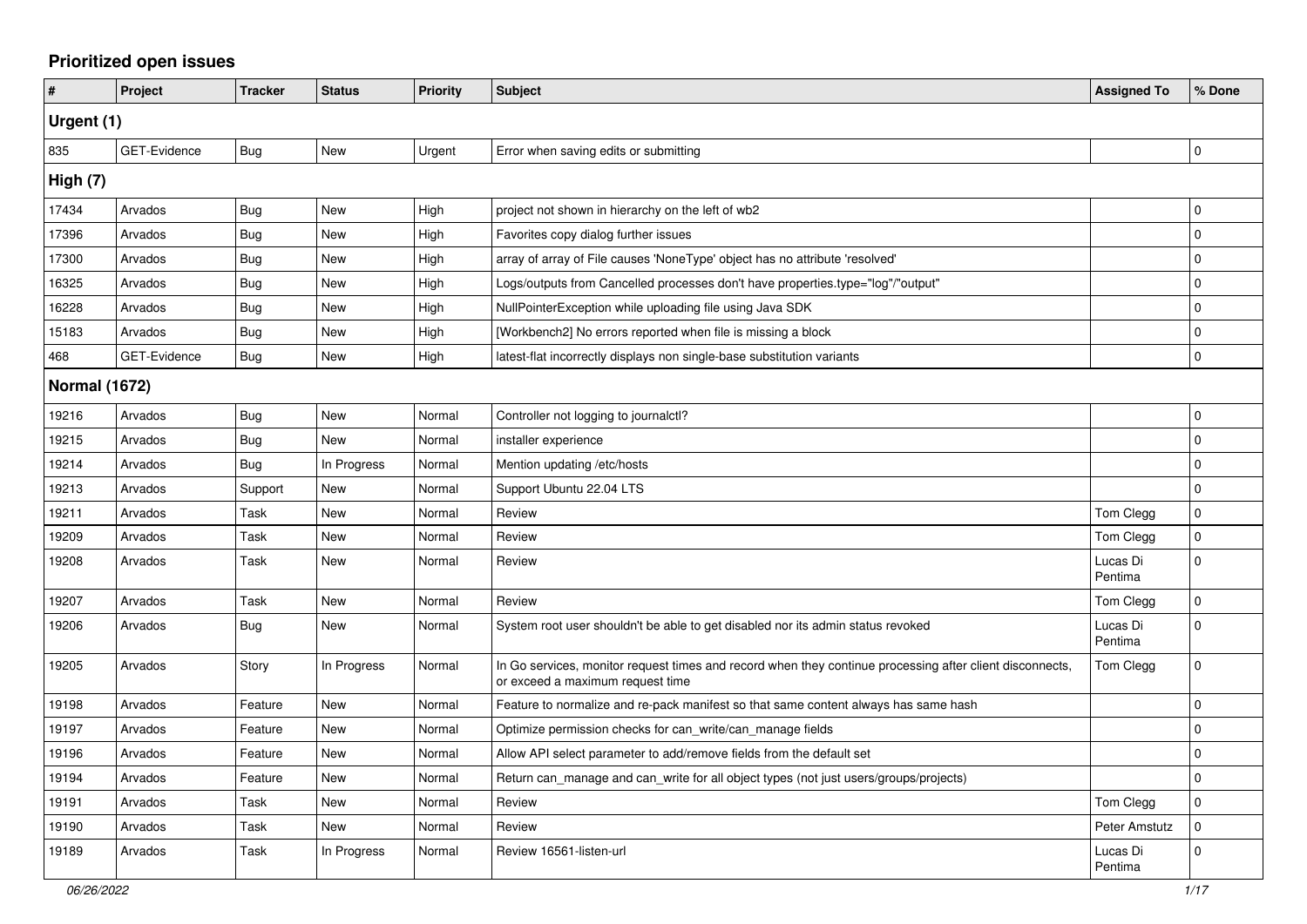| #     | Project | <b>Tracker</b> | <b>Status</b> | <b>Priority</b> | <b>Subject</b>                                                                                                           | <b>Assigned To</b>  | % Done       |
|-------|---------|----------------|---------------|-----------------|--------------------------------------------------------------------------------------------------------------------------|---------------------|--------------|
| 19188 | Arvados | Task           | New           | Normal          | Review                                                                                                                   | Peter Amstutz       | 0            |
| 19187 | Arvados | Task           | In Progress   | Normal          | Review 19079-dual-mode-nav-links                                                                                         | Stephen Smith       | $\mathbf 0$  |
| 19184 | Arvados | Task           | In Progress   | Normal          | Review 19166-gateway-tunnel                                                                                              | Peter Amstutz       | $\mathbf 0$  |
| 19181 | Arvados | Story          | New           | Normal          | Workbench 2 uses replace_files API                                                                                       |                     | $\mathbf 0$  |
| 19180 | Arvados | <b>Bug</b>     | <b>New</b>    | Normal          | Document how to create projects                                                                                          | Peter Amstutz       | $\mathbf 0$  |
| 19174 | Arvados | Task           | New           | Normal          | Review tests branch                                                                                                      | Lucas Di<br>Pentima | $\Omega$     |
| 19173 | Arvados | Task           | <b>New</b>    | Normal          | Review rake task branch                                                                                                  | Lucas Di<br>Pentima | $\Omega$     |
| 19166 | Arvados | Feature        | In Progress   | Normal          | Container shell support for SLURM and LSF dispatchers                                                                    | Tom Clegg           | $\mathbf 0$  |
| 19163 | Arvados | Task           | New           | Normal          | Write rake task                                                                                                          | Peter Amstutz       | $\mathbf 0$  |
| 19162 | Arvados | Task           | New           | Normal          | Add tests                                                                                                                | Peter Amstutz       | $\Omega$     |
| 19160 | Arvados | Task           | <b>New</b>    | Normal          | Review                                                                                                                   | Peter Amstutz       | 0            |
| 19150 | Arvados | Feature        | New           | Normal          | arvados-server install -type=test -test-suite-user=X` should add user X to docker and fuse groups                        |                     | $\Omega$     |
| 19142 | Arvados | Task           | New           | Normal          | Workbench 2: Avoid loading "mounts" section in the "Project" or "All process" view                                       | Lucas Di<br>Pentima | $\Omega$     |
| 19140 | Arvados | Feature        | New           | Normal          | Document a process by which you would set up a service account                                                           |                     | $\mathbf 0$  |
| 19139 | Arvados | Bug            | New           | Normal          | Regular users should not be able to create user records; creating a user does not make admin the "owner"<br>of that user | Lucas Di<br>Pentima | $\Omega$     |
| 19121 | Arvados | Task           | New           | Normal          | Review                                                                                                                   | Peter Amstutz       | $\mathbf 0$  |
| 19117 | Arvados | Task           | <b>New</b>    | Normal          | Review                                                                                                                   | Stephen Smith       | $\mathbf 0$  |
| 19091 | Arvados | Feature        | New           | Normal          | Managed property to assert valid unix username                                                                           |                     | 0            |
| 19088 | Arvados | Feature        | In Progress   | Normal          | Expose properties as S3 tags in keep-web                                                                                 | Tom Clegg           | $\mathbf 0$  |
| 19086 | Arvados | Feature        | New           | Normal          | Can provide input JSON/YAML when launching a Workflow as an alternative to the input form                                | Peter Amstutz       | $\mathbf 0$  |
| 19082 | Arvados | Feature        | <b>New</b>    | Normal          | Scale default keep cache request with cores or RAM request                                                               |                     | $\mathbf 0$  |
| 19080 | Arvados | Feature        | New           | Normal          | Offer to un-trash items, instead of "not found" dialog                                                                   |                     | $\Omega$     |
| 19079 | Arvados | Feature        | In Progress   | Normal          | Need to be able to open links from advance search in new tab                                                             | Stephen Smith       | $\mathbf 0$  |
| 19068 | Arvados | Task           | New           | Normal          | Review                                                                                                                   | Lucas Di<br>Pentima | $\Omega$     |
| 19066 | Arvados | Task           | New           | Normal          | Review                                                                                                                   | Lucas Di<br>Pentima | 0            |
| 19065 | Arvados | Task           | New           | Normal          | Review                                                                                                                   | Peter Amstutz       | l 0          |
| 19064 | Arvados | Task           | New           | Normal          | Review                                                                                                                   | Stephen Smith       | $\mathsf{O}$ |
| 19063 | Arvados | Task           | In Progress   | Normal          | Review 19052-fix-for-wrong-owner-on-search-list                                                                          | Daniel Kutyła       | $\mathsf{O}$ |
| 19058 | Arvados | Support        | New           | Normal          | Add code scanning to jenkins pipeline                                                                                    |                     | $\mathbf 0$  |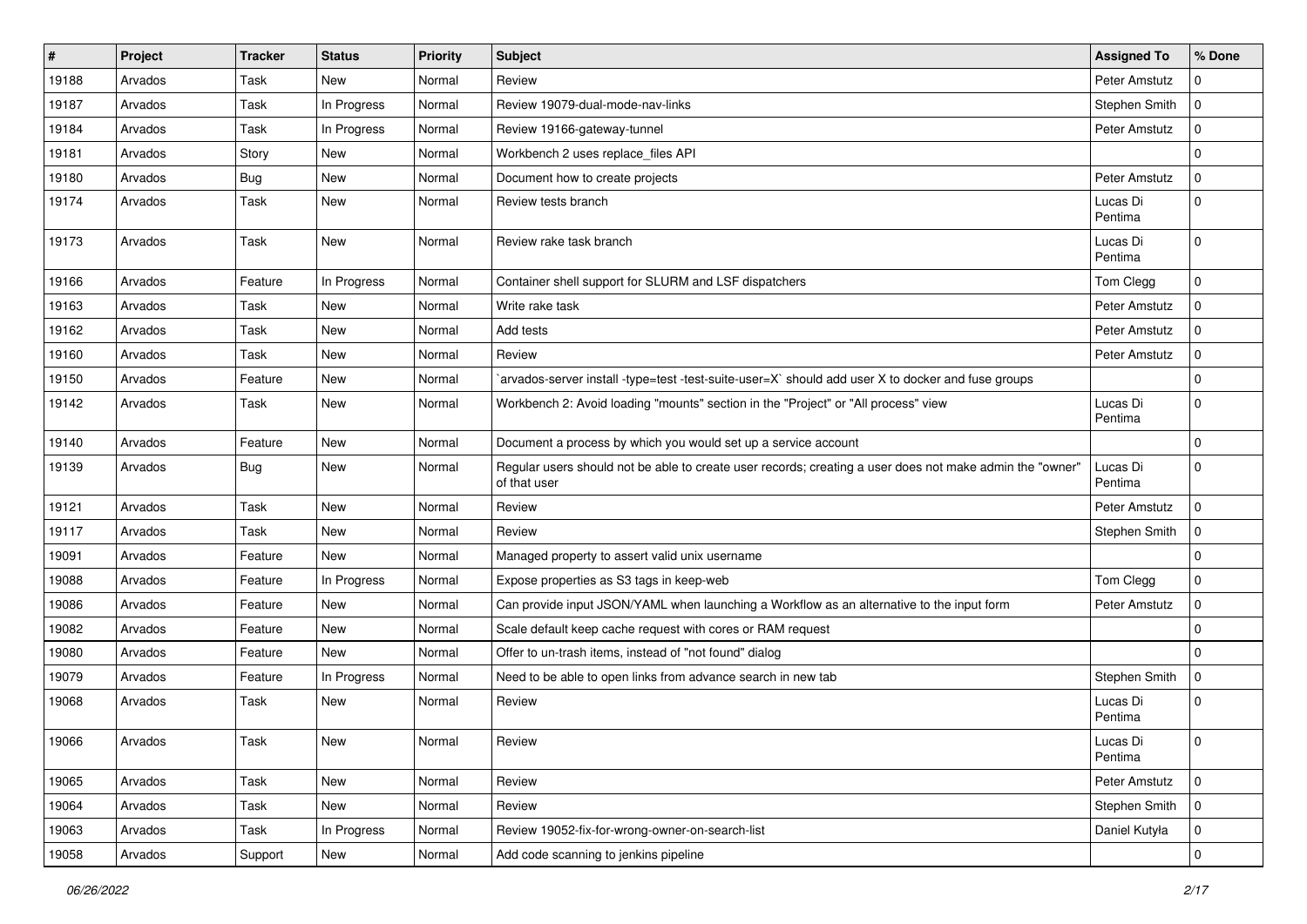| #     | Project | <b>Tracker</b> | <b>Status</b> | <b>Priority</b> | <b>Subject</b>                                                                                          | <b>Assigned To</b>  | % Done      |
|-------|---------|----------------|---------------|-----------------|---------------------------------------------------------------------------------------------------------|---------------------|-------------|
| 19057 | Arvados | <b>Bug</b>     | New           | Normal          | [controller] should not allow adding the same user to a VM more than one time                           |                     | 0           |
| 19056 | Arvados | Feature        | <b>New</b>    | Normal          | Environment variable / command line convention that specifies where to get HOST/TOKEN settings.conf     |                     | $\mathbf 0$ |
| 19053 | Arvados | <b>Bug</b>     | New           | Normal          | Update 'Technology' page to link to relevant parts of doc.arvados.org instead of wiki                   | Peter Amstutz       | $\mathbf 0$ |
| 19051 | Arvados | Bug            | New           | Normal          | Handle quotes in search strings correctly                                                               | Daniel Kutyła       | $\mathbf 0$ |
| 19048 | Arvados | <b>Bug</b>     | <b>New</b>    | Normal          | Copying a folder in collection file browser results in empty folder                                     |                     | 0           |
| 19047 | Arvados | Feature        | New           | Normal          | Pythonic interface to launch workflows                                                                  |                     | $\Omega$    |
| 19044 | Arvados | Task           | In Progress   | Normal          | 27. Add the release to zenodo.org                                                                       |                     | $\mathbf 0$ |
| 19038 | Arvados | Task           | In Progress   | Normal          | 21. Publish arvados/arvbox-demo image                                                                   |                     | $\mathbf 0$ |
| 19005 | Arvados | Task           | <b>New</b>    | Normal          | Review                                                                                                  | Peter Amstutz       | $\mathbf 0$ |
| 19002 | Arvados | Task           | <b>New</b>    | Normal          | Review                                                                                                  | Peter Amstutz       | $\mathbf 0$ |
| 19000 | Arvados | Task           | <b>New</b>    | Normal          | Review                                                                                                  | Stephen Smith       | $\mathbf 0$ |
| 18999 | Arvados | Task           | New           | Normal          | Review                                                                                                  | Peter Amstutz       | $\Omega$    |
| 18998 | Arvados | Story          | <b>New</b>    | Normal          | keepstore ability to check token validity for uploads                                                   |                     | $\mathbf 0$ |
| 18997 | Arvados | Story          | New           | Normal          | ability to migrate arvbox to arvados-server boot dev mode                                               |                     | $\mathbf 0$ |
| 18996 | Arvados | <b>Bug</b>     | <b>New</b>    | Normal          | Container request's expires_at field                                                                    |                     | $\mathbf 0$ |
| 18990 | Arvados | Bug            | <b>New</b>    | Normal          | should reflect the value of TLS/Insecure in the "Get API Token" dialog                                  | Daniel Kutyła       | $\mathbf 0$ |
| 18988 | Arvados | Feature        | New           | Normal          | [CWL] support singularity/docker hint to make debugging workflows easier                                |                     | $\mathbf 0$ |
| 18979 | Arvados | <b>Bug</b>     | In Progress   | Normal          | Missing VM login, user names not rendered                                                               | Stephen Smith       | $\mathbf 0$ |
| 18977 | Arvados | Bug            | New           | Normal          | Mishandled Azure error?                                                                                 |                     | $\Omega$    |
| 18975 | Arvados | Feature        | <b>New</b>    | Normal          | log viewer improvements                                                                                 | Lucas Di<br>Pentima | $\mathbf 0$ |
| 18973 | Arvados | Story          | New           | Normal          | Test combinations of federation scenarios                                                               |                     | $\mathbf 0$ |
| 18970 | Arvados | Feature        | <b>New</b>    | Normal          | Add support for publicly shared collections (anonymous user)                                            |                     | $\mathbf 0$ |
| 18969 | Arvados | <b>Bug</b>     | <b>New</b>    | Normal          | Controller should monitor its own memory usage and pause requests handling when memory usage is<br>high |                     | $\Omega$    |
| 18968 | Arvados | Story          | New           | Normal          | Should be able to pick directories within collections                                                   | Stephen Smith       | $\mathbf 0$ |
| 18967 | Arvados | Story          | <b>New</b>    | Normal          | drop legacy columns and tables                                                                          |                     | $\mathbf 0$ |
| 18965 | Arvados | <b>Bug</b>     | Feedback      | Normal          | does not preserve the desired destination url through the login process                                 | Daniel Kutyła       | $\mathbf 0$ |
| 18964 | Arvados | <b>Bug</b>     | New           | Normal          | Write better prefetch tests                                                                             |                     | $\pmb{0}$   |
| 18961 | Arvados | Feature        | New           | Normal          | Go FileSystem / FUSE mount supports block caching & prefetch                                            |                     | $\mathbf 0$ |
| 18960 | Arvados | Feature        | New           | Normal          | crunch-run can use Go FUSE driver for read-only mounts                                                  |                     | $\mathbf 0$ |
| 18951 | Arvados | Task           | New           | Normal          | Review                                                                                                  |                     | 0           |
| 18946 | Arvados | Feature        | New           | Normal          | Render fields of user profile from config                                                               |                     | $\mathbf 0$ |
| 18944 | Arvados | Feature        | New           | Normal          | [controller] should log the user uuid used for the request                                              |                     | 0           |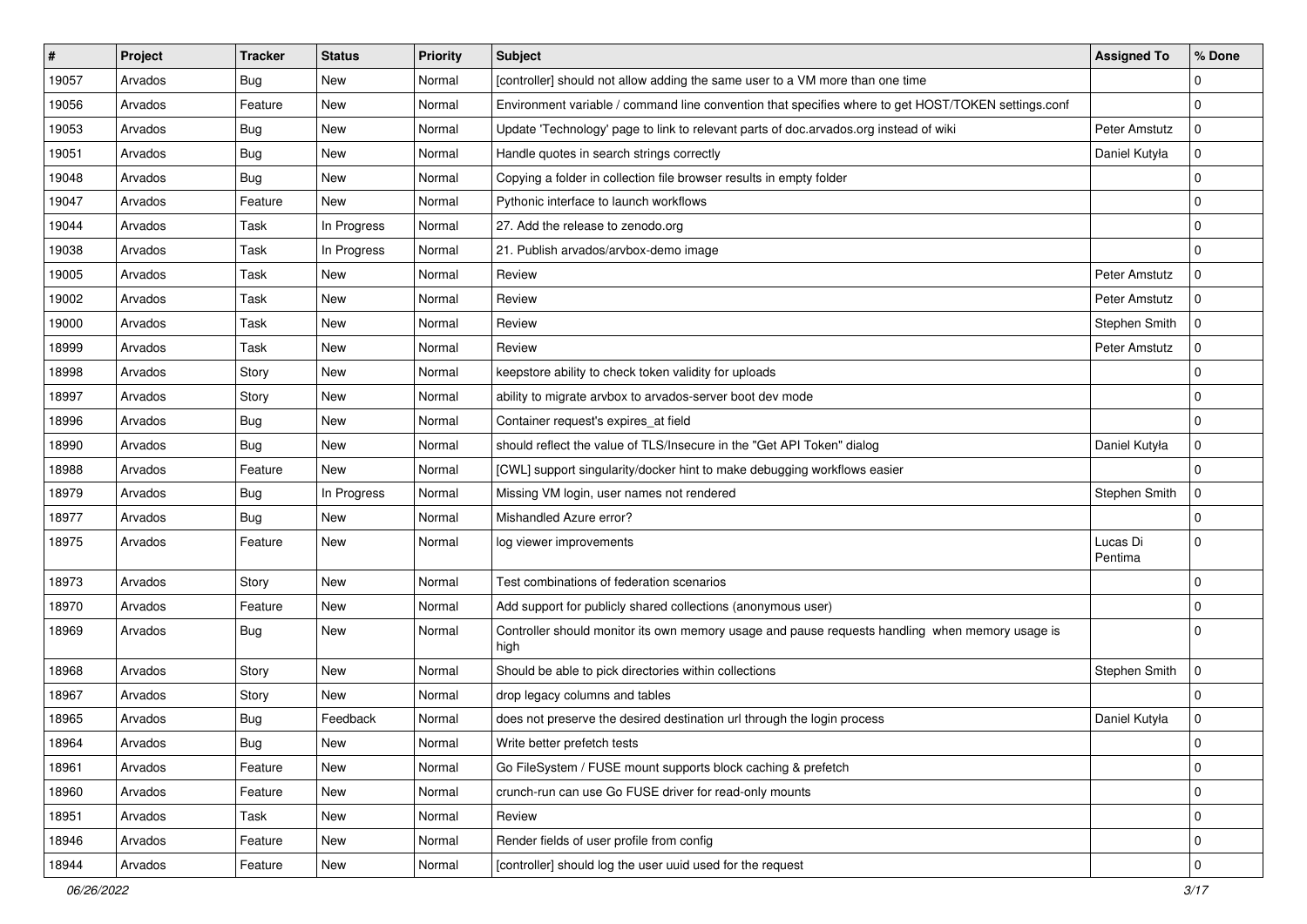| #     | Project | <b>Tracker</b> | <b>Status</b> | <b>Priority</b> | <b>Subject</b>                                                                                                              | <b>Assigned To</b>  | % Done         |
|-------|---------|----------------|---------------|-----------------|-----------------------------------------------------------------------------------------------------------------------------|---------------------|----------------|
| 18942 | Arvados | Story          | New           | Normal          | Remove perl SDK, tests, dependencies                                                                                        |                     | 0              |
| 18936 | Arvados | Bug            | <b>New</b>    | Normal          | [api] [controller] remove reader_token support                                                                              |                     | $\Omega$       |
| 18897 | Arvados | Feature        | New           | Normal          | [go services] should log the uuid of the token used for each request (and if available, the uuid of the<br>associated user) |                     | $\Omega$       |
| 18882 | Arvados | <b>Task</b>    | <b>New</b>    | Normal          | Review                                                                                                                      | Daniel Kutyła       | $\mathbf 0$    |
| 18879 | Arvados | Task           | <b>New</b>    | Normal          | Review                                                                                                                      | Lucas Di<br>Pentima | $\Omega$       |
| 18877 | Arvados | Task           | In Progress   | Normal          | Review 18692-frozen-projects-workbench-support                                                                              | Daniel Kutyła       | $\mathbf 0$    |
| 18874 | Arvados | Support        | <b>New</b>    | Normal          | Merge workbench2 history into main Arvados repo                                                                             |                     | $\mathbf 0$    |
| 18871 | Arvados | Feature        | <b>New</b>    | Normal          | WebDAV uses replace_files API                                                                                               |                     | $\Omega$       |
| 18864 | Arvados | <b>Bug</b>     | New           | Normal          | "Responsible person" link is wrong                                                                                          |                     | $\overline{0}$ |
| 18863 | Arvados | Feature        | New           | Normal          | [controller] add background job to clean up old container log records                                                       |                     | $\overline{0}$ |
| 18862 | Arvados | Bug            | <b>New</b>    | Normal          | [api] remove replay_job_log rake task                                                                                       |                     | $\overline{0}$ |
| 18861 | Arvados | Story          | <b>New</b>    | Normal          | Retire wb1                                                                                                                  |                     | $\mathbf 0$    |
| 18860 | Arvados | Story          | <b>New</b>    | Normal          | Display number of container attempts and make it easy to access past logs                                                   |                     | $\Omega$       |
| 18858 | Arvados | Feature        | In Progress   | Normal          | sync-users-tool for synchronizing users                                                                                     | Lucas Di<br>Pentima | 0              |
| 18853 | Arvados | Story          | <b>New</b>    | Normal          | Get input collection uuid or metadata                                                                                       |                     | 0              |
| 18846 | Arvados | Story          | <b>New</b>    | Normal          | Rendering rich descriptions                                                                                                 |                     | $\mathbf 0$    |
| 18842 | Arvados | Feature        | New           | Normal          | Local disk keep cache for Python SDK/arv-mount                                                                              |                     | $\overline{0}$ |
| 18841 | Arvados | Feature        | <b>New</b>    | Normal          | Feature to inject additional info into wb2 details panel                                                                    |                     | 0              |
| 18840 | Arvados | Feature        | New           | Normal          | Algorithm to repack small files into larger blocks                                                                          |                     | $\Omega$       |
| 18817 | Arvados | Task           | <b>New</b>    | Normal          | review                                                                                                                      | Peter Amstutz       | $\mathbf 0$    |
| 18815 | Arvados | Task           | New           | Normal          | Review                                                                                                                      | Peter Amstutz       | 0              |
| 18810 | Arvados | Feature        | New           | Normal          | PySDK API Client wrapper methods that automatically translate properties using a vocabulary                                 |                     | $\overline{0}$ |
| 18799 | Arvados | Story          | <b>New</b>    | Normal          | Strategy to tie the Python SDK to the API docs                                                                              |                     | 0              |
| 18798 | Arvados | Story          | <b>New</b>    | Normal          | Turn code cookbook into liquid template & include files separately                                                          |                     | $\Omega$       |
| 18797 | Arvados | Story          | In Progress   | Normal          | Flesh out python sdk documentation in docstrings & ensure good presentation in pydoc                                        |                     | $\overline{0}$ |
| 18790 | Arvados | Feature        | New           | Normal          | Access live container logs through arvados-client and crunch-run container gateway                                          |                     | $\Omega$       |
| 18788 | Arvados | Feature        | New           | Normal          | User merge & migration support on LoginCluster federations                                                                  |                     | $\mathbf 0$    |
| 18775 | Arvados | Feature        | New           | Normal          | Search in picker dialogue for selecting Projects/Files/Directories                                                          |                     | $\mathbf 0$    |
| 18765 | Arvados | <b>Bug</b>     | New           | Normal          | engine configuration too big > 1048448 with singularity                                                                     |                     | $\mathbf 0$    |
| 18762 | Arvados | <b>Bug</b>     | New           | Normal          | rails background tasks scaling issues                                                                                       |                     | $\mathbf 0$    |
| 18726 | Arvados | Feature        | New           | Normal          | a-c-r uses arv-put internally to upload dependencies                                                                        |                     | $\mathbf 0$    |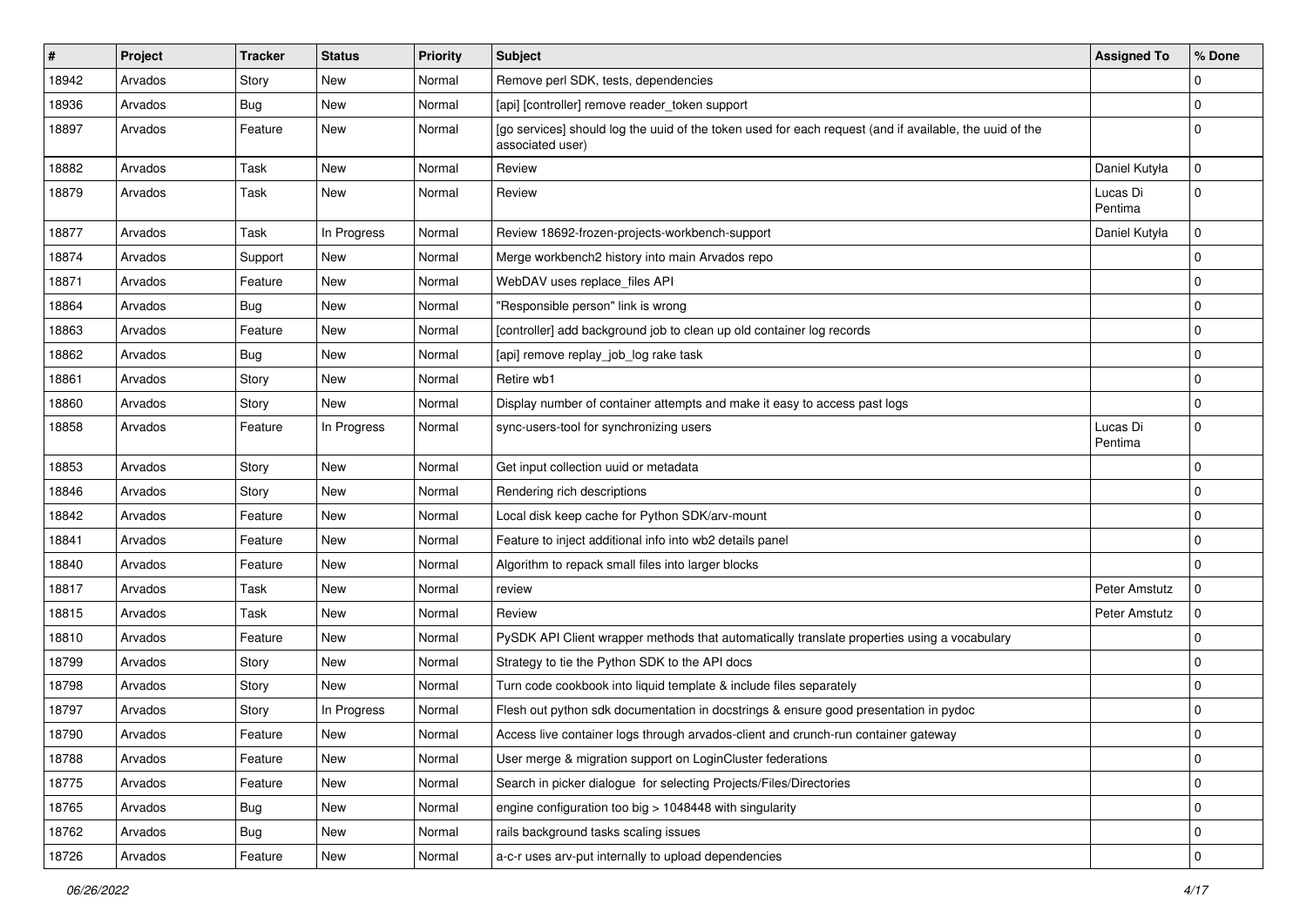| $\vert$ # | Project | <b>Tracker</b> | <b>Status</b> | Priority | <b>Subject</b>                                                                                                                                     | <b>Assigned To</b>  | % Done      |
|-----------|---------|----------------|---------------|----------|----------------------------------------------------------------------------------------------------------------------------------------------------|---------------------|-------------|
| 18724     | Arvados | <b>Bug</b>     | New           | Normal   | Collection file names should contain full paths for substring matching                                                                             |                     | 0           |
| 18709     | Arvados | Task           | New           | Normal   | Review                                                                                                                                             | Peter Amstutz       | $\mathbf 0$ |
| 18706     | Arvados | Task           | In Progress   | Normal   | Review 18594-Collection-Advanced-Menu-is-trying-to-fetch-User-record-with-collection-UUID                                                          | Daniel Kutyła       | 0           |
| 18693     | Arvados | Story          | New           | Normal   | Deduplicate permission links                                                                                                                       |                     | $\mathbf 0$ |
| 18692     | Arvados | Feature        | In Progress   | Normal   | Frozen projects workbench support                                                                                                                  | Daniel Kutyła       | $\mathbf 0$ |
| 18689     | Arvados | Feature        | New           | Normal   | support secret environment                                                                                                                         |                     | $\mathbf 0$ |
| 18677     | Arvados | Feature        | New           | Normal   | Container runtime metrics API                                                                                                                      |                     | $\mathbf 0$ |
| 18672     | Arvados | Feature        | New           | Normal   | [go sdk] describe + implement desired Go SDK                                                                                                       |                     | $\mathbf 0$ |
| 18671     | Arvados | <b>Bug</b>     | New           | Normal   | [go sdk] update documentation                                                                                                                      |                     | 0           |
| 18669     | Arvados | Task           | New           | Normal   | review 18668-add-project-support-to-deduplication-report                                                                                           |                     | $\mathbf 0$ |
| 18668     | Arvados | Feature        | In Progress   | Normal   | [deduplication report] add project support                                                                                                         | Ward<br>Vandewege   | $\mathbf 0$ |
| 18650     | Arvados | Task           | New           | Normal   | Design API for helper methods for working with vocabularies                                                                                        | Peter Amstutz       | 0           |
| 18623     | Arvados | Feature        | New           | Normal   | Ensure Etag can be used and honor If-Match header in updates                                                                                       |                     | $\mathbf 0$ |
| 18621     | Arvados | Feature        | New           | Normal   | Ability for admin to purge old versions of a collection                                                                                            |                     | $\mathbf 0$ |
| 18620     | Arvados | Feature        | New           | Normal   | [LSF] use btop to adjust relative priorities of arvados jobs                                                                                       |                     | 0           |
| 18618     | Arvados | <b>Bug</b>     | New           | Normal   | Reusing workflows/steps is too slow                                                                                                                |                     | $\mathbf 0$ |
| 18616     | Arvados | Task           | New           | Normal   | Review                                                                                                                                             | Ward<br>Vandewege   | 0           |
| 18615     | Arvados | Task           | New           | Normal   | Review                                                                                                                                             | Lucas Di<br>Pentima | $\mathbf 0$ |
| 18613     | Arvados | Task           | New           | Normal   | Review                                                                                                                                             | Peter Amstutz       | $\Omega$    |
| 18609     | Arvados | Task           | New           | Normal   | Review                                                                                                                                             | Ward<br>Vandewege   | $\Omega$    |
| 18586     | Arvados | <b>Bug</b>     | New           | Normal   | Remove docs/code for unsupported AsyncPermissionsUpdateInterval                                                                                    |                     | $\mathbf 0$ |
| 18576     | Arvados | Feature        | New           | Normal   | arv-put converts properties aliases to vocabulary ids                                                                                              |                     | $\mathbf 0$ |
| 18573     | Arvados | Feature        | New           | Normal   | packer compute image builder script should take an explicit arvados package version to install instead of<br>latest in selected package repository |                     | $\Omega$    |
| 18564     | Arvados | Feature        | New           | Normal   | [art] run jenkins release build steps with a set of parameters                                                                                     |                     | $\mathbf 0$ |
| 18563     | Arvados | Bug            | New           | Normal   | [config] simplify/streamline InternalURLs/ExternalURL situation                                                                                    |                     | 0           |
| 18548     | Arvados | Feature        | New           | Normal   | Ability to share a link to the "Get API Token" dialog in WB"                                                                                       |                     | 0           |
| 18516     | Arvados | Story          | New           | Normal   | run Theia interactively for development on shell and/or compute nodes                                                                              |                     | 0           |
| 18515     | Arvados | Story          | New           | Normal   | run interactive Jupyter on shell and/or compute nodes                                                                                              |                     | 0           |
| 18514     | Arvados | Story          | New           | Normal   | Research framework for interactive tutorials that overlay the app                                                                                  |                     | 0           |
| 18512     | Arvados | Task           | In Progress   | Normal   | Review 18488-nonblocking-advisory-lock                                                                                                             | Tom Clegg           | $\pmb{0}$   |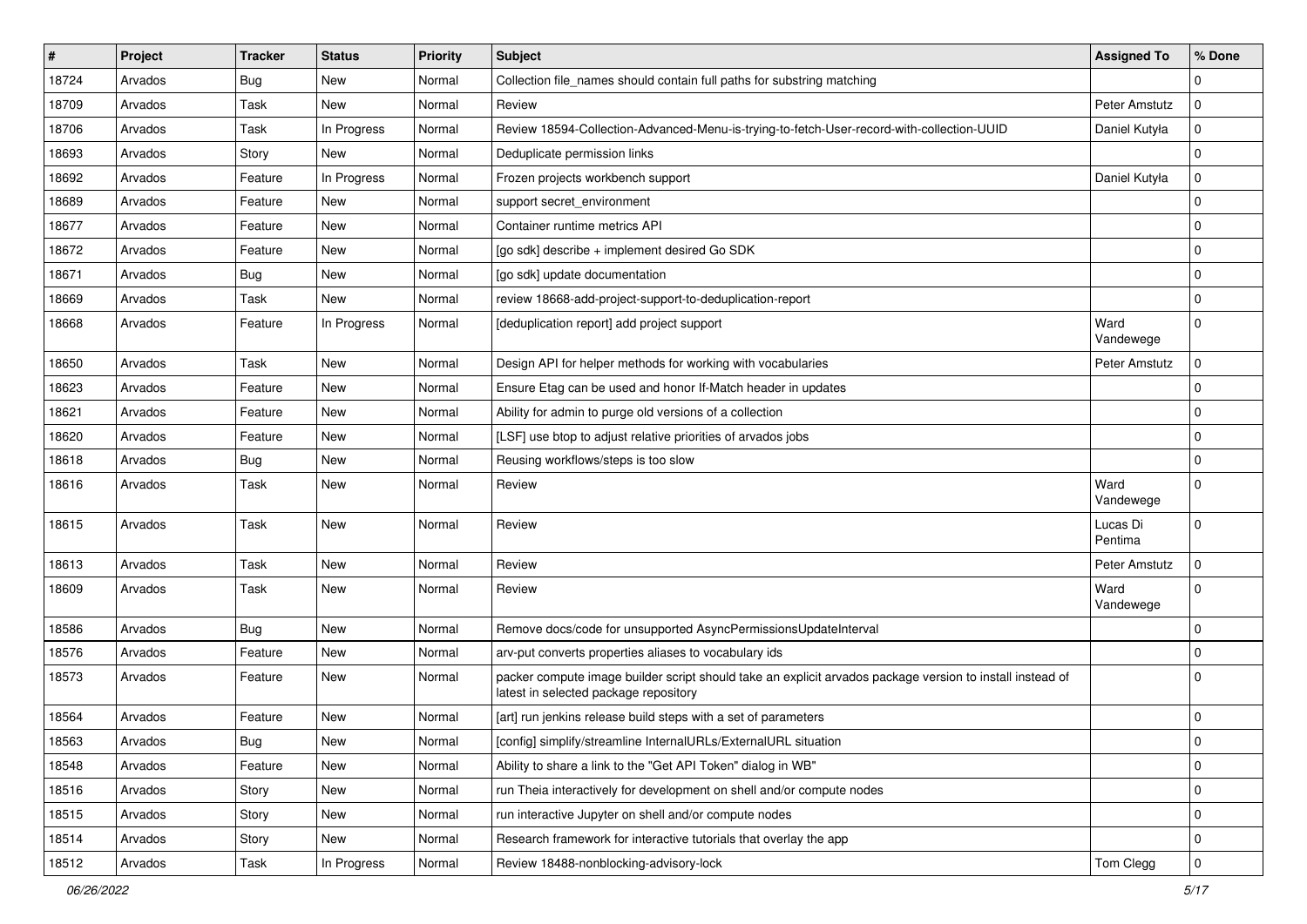| #     | Project | <b>Tracker</b> | <b>Status</b> | <b>Priority</b> | <b>Subject</b>                                                                                                            | <b>Assigned To</b> | % Done      |
|-------|---------|----------------|---------------|-----------------|---------------------------------------------------------------------------------------------------------------------------|--------------------|-------------|
| 18501 | Arvados | Bug            | New           | Normal          | Add option in ARV GUI to open link in new tab                                                                             |                    | $\Omega$    |
| 18500 | Arvados | <b>Bug</b>     | <b>New</b>    | Normal          | Arvados CV for "Study Type" property not active                                                                           |                    | $\Omega$    |
| 18499 | Arvados | Bug            | New           | Normal          | Advanced Dialog on collections shows the manifest_text as null                                                            |                    | $\mathbf 0$ |
| 18498 | Arvados | <b>Bug</b>     | New           | Normal          | WB2 collection UUID in project URL shows blank page                                                                       |                    | $\mathbf 0$ |
| 18486 | Arvados | Bug            | <b>New</b>    | Normal          | Docker containers are always removed                                                                                      |                    | $\mathbf 0$ |
| 18481 | Arvados | Bug            | New           | Normal          | Workbench allows setting values with leading and trailing whitespace in property values                                   |                    | $\Omega$    |
| 18464 | Arvados | Feature        | New           | Normal          | Batch update endpoint for permission changes                                                                              |                    | $\mathbf 0$ |
| 18463 | Arvados | Feature        | New           | Normal          | Sharing dialog shows all permissions including indirect and allows searching for users by name                            |                    | 0           |
| 18462 | Arvados | Story          | New           | Normal          | Requesting object by uuid should return 403 instead of 404                                                                |                    | 0           |
| 18393 | Arvados | Bug            | New           | Normal          | [workbench2] forces relogin on every new window/tab                                                                       |                    | $\Omega$    |
| 18385 | Arvados | <b>Bug</b>     | <b>New</b>    | Normal          | arvados-server config-dump   arvados-server config-check -config=- spurious warnings                                      |                    | $\mathbf 0$ |
| 18369 | Arvados | Feature        | <b>New</b>    | Normal          | [doc] describe the block packing algorithm used by our various Keep clients (arv-put, python sdk,<br>keep-web, arv-mount) |                    | $\Omega$    |
| 18368 | Arvados | Feature        | <b>New</b>    | Normal          | Notification banner                                                                                                       |                    | $\Omega$    |
| 18362 | Arvados | Story          | New           | Normal          | cwltest results for Arvados produces badges which can be linked to from commonwl.org                                      |                    | $\Omega$    |
| 18347 | Arvados | Feature        | <b>New</b>    | Normal          | Cache negative token lookups in federation/OIDC                                                                           |                    | $\mathbf 0$ |
| 18345 | Arvados | <b>Bug</b>     | <b>New</b>    | Normal          | Activity script crash                                                                                                     |                    | $\mathbf 0$ |
| 18341 | Arvados | Story          | <b>New</b>    | Normal          | "arvados-server init" can set up a single-node production cluster                                                         |                    | $\mathbf 0$ |
| 18338 | Arvados | Story          | New           | Normal          | "arvados-server init" can use a local root CA to sign certificates                                                        |                    | $\mathbf 0$ |
| 18335 | Arvados | Feature        | <b>New</b>    | Normal          | Export health checks as Prometheus metrics                                                                                |                    | $\mathbf 0$ |
| 18334 | Arvados | <b>Bug</b>     | <b>New</b>    | Normal          | Accept release info changes in docker recipes                                                                             |                    | $\Omega$    |
| 18311 | Arvados | Bug            | <b>New</b>    | Normal          | [cwl] test 221 in the 1.2 conformance suite is failing on singularity                                                     | Peter Amstutz      | $\Omega$    |
| 18292 | Arvados | <b>Bug</b>     | New           | Normal          | [cleanup] remove AssignNodeHostname from the configuration. Also from the documentation.                                  |                    | $\mathbf 0$ |
| 18291 | Arvados | Task           | In Progress   | Normal          | Review 18287-external-url-defaults                                                                                        | Tom Clegg          | $\mathbf 0$ |
| 18280 | Arvados | <b>Bug</b>     | <b>New</b>    | Normal          | Advanced Search in ARV PROD GUI non-functional                                                                            |                    | $\mathbf 0$ |
| 18279 | Arvados | Bug            | New           | Normal          | Data Collection page on 2.3.0 rc2                                                                                         |                    | $\mathbf 0$ |
| 18278 | Arvados | <b>Bug</b>     | New           | Normal          | [k8s] start using an ingress                                                                                              | Ward<br>Vandewege  | $\mathbf 0$ |
| 18266 | Arvados | <b>Bug</b>     | <b>New</b>    | Normal          | Turn manual testing plan for WB2 into tickets to write cypress tests                                                      |                    | $\Omega$    |
| 18262 | Arvados | <b>Bug</b>     | <b>New</b>    | Normal          | [crunch-run] handle out-of-diskspace on the compute node better                                                           |                    | $\mathbf 0$ |
| 18255 | Arvados | Story          | New           | Normal          | Proof of concept Arvados single-node AMI                                                                                  |                    | $\Omega$    |
| 18241 | Arvados | Story          | <b>New</b>    | Normal          | "NanoCPUs can not be set" Docker error                                                                                    |                    | $\mathbf 0$ |
| 18239 | Arvados | Story          | New           | Normal          | Add Kubernetes testing to CI                                                                                              |                    | $\Omega$    |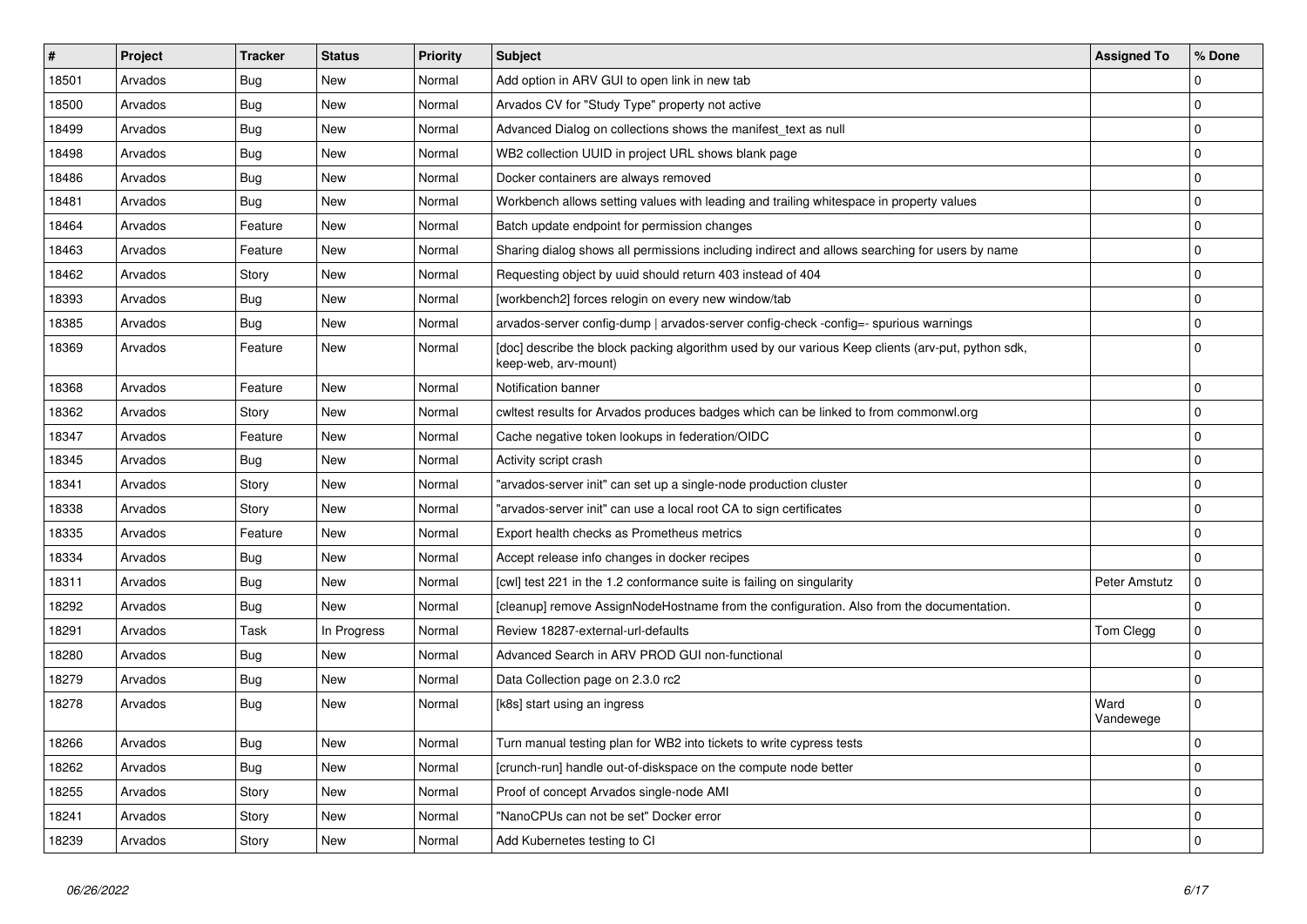| $\sharp$ | Project | <b>Tracker</b> | <b>Status</b> | <b>Priority</b> | <b>Subject</b>                                                                                 | <b>Assigned To</b> | % Done      |
|----------|---------|----------------|---------------|-----------------|------------------------------------------------------------------------------------------------|--------------------|-------------|
| 18235    | Arvados | Task           | New           | Normal          | Review                                                                                         | Ward<br>Vandewege  | $\Omega$    |
| 18234    | Arvados | Task           | <b>New</b>    | Normal          | Review                                                                                         | Ward<br>Vandewege  | $\Omega$    |
| 18227    | Arvados | Task           | <b>New</b>    | Normal          | Review                                                                                         | Peter Amstutz      | $\Omega$    |
| 18225    | Arvados | Task           | In Progress   | Normal          | Review 18207-Workbench2-is-not-clearing-the-project-content-when-switching                     | Daniel Kutyła      | $\Omega$    |
| 18221    | Arvados | Story          | In Progress   | Normal          | Test coverage plan for combinations of slurm/lsf/cloud singularity/docker                      |                    | $\Omega$    |
| 18220    | Arvados | <b>Bug</b>     | New           | Normal          | Support Docker ENTRYPOINT on Singularity in crunch-run                                         |                    | $\mathbf 0$ |
| 18218    | Arvados | Feature        | New           | Normal          | ARV GUI: perform operations on files selected via the filter                                   |                    | $\mathbf 0$ |
| 18217    | Arvados | Feature        | <b>New</b>    | Normal          | Enable file sorting in Data Collection                                                         |                    | $\mathbf 0$ |
| 18214    | Arvados | <b>Bug</b>     | New           | Normal          | global search results link to wb1 not wb2                                                      |                    | $\mathbf 0$ |
| 18213    | Arvados | Feature        | New           | Normal          | Arvados "display in new tab" shows outdated data                                               |                    | $\mathbf 0$ |
| 18212    | Arvados | <b>Bug</b>     | New           | Normal          | Read-only users can't open file in new tab                                                     |                    | $\mathbf 0$ |
| 18211    | Arvados | Feature        | <b>New</b>    | Normal          | Should the Loading Progress bar always be shown?                                               |                    | $\mathbf 0$ |
| 18210    | Arvados | <b>Bug</b>     | <b>New</b>    | Normal          | Create Mountainduck Bookmark files not working                                                 |                    | $\mathbf 0$ |
| 18209    | Arvados | Feature        | <b>New</b>    | Normal          | Re-run process on arvados throws error                                                         |                    | $\mathbf 0$ |
| 18208    | Arvados | <b>Bug</b>     | <b>New</b>    | Normal          | Workbench2 search shows all sites even if just searching in one site                           |                    | $\mathbf 0$ |
| 18205    | Arvados | Feature        | <b>New</b>    | Normal          | [api] [cloud] add live compute instance price to container record                              |                    | $\mathbf 0$ |
| 18204    | Arvados | Bug            | New           | Normal          | Workbench2 is missing a UI that shows which group a user is member of                          |                    | $\mathbf 0$ |
| 18199    | Arvados | <b>Bug</b>     | <b>New</b>    | Normal          | Issue with sharing settings of "open access" new projects                                      |                    | $\mathbf 0$ |
| 18198    | Arvados | <b>Bug</b>     | New           | Normal          | "copy selected files into collection" function in WB2 extremely slow                           |                    | $\mathbf 0$ |
| 18197    | Arvados | Feature        | New           | Normal          | add search option to input selection when running a workflow                                   |                    | $\mathbf 0$ |
| 18196    | Arvados | Feature        | <b>New</b>    | Normal          | expose saved searches as browsing option on the left side                                      |                    | $\mathbf 0$ |
| 18194    | Arvados | Feature        | New           | Normal          | "Release" as search option                                                                     |                    | $\mathbf 0$ |
| 18193    | Arvados | Feature        | <b>New</b>    | Normal          | Multi-select collections and projects to delete them                                           |                    | $\mathbf 0$ |
| 18192    | Arvados | <b>Bug</b>     | New           | Normal          | Advanced search is showing ROX IDs in the search field syntax instead of clear values          |                    | $\mathbf 0$ |
| 18191    | Arvados | <b>Bug</b>     | New           | Normal          | [doc] the compute node image doc does not take releases into account                           |                    | $\mathbf 0$ |
| 18182    | Arvados | Feature        | <b>New</b>    | Normal          | Parameter on get_permissions API to return every user and group with permissions               |                    | $\Omega$    |
| 18181    | Arvados | Feature        | New           | Normal          | Ability to specify a % of compute instance price that user is willing to go over from cheapest |                    | 0           |
| 18174    | Arvados | Feature        | New           | Normal          | [servers] add logging with automatic rotation to user-specified directory                      |                    | $\mathbf 0$ |
| 18170    | Arvados | <b>Bug</b>     | New           | Normal          | Display of long names can be improved on WB2                                                   |                    | $\mathbf 0$ |
| 18168    | Arvados | <b>Bug</b>     | New           | Normal          | Workbench2 Trash is not listing all trashed items                                              |                    | $\mathbf 0$ |
| 18167    | Arvados | <b>Bug</b>     | New           | Normal          | Files in collection are not sorted                                                             |                    | $\mathbf 0$ |
| 18166    | Arvados | <b>Bug</b>     | New           | Normal          | [Release] Auto-sync the arvados gem dependencies on RailsAPI and Workbench1                    |                    | $\mathbf 0$ |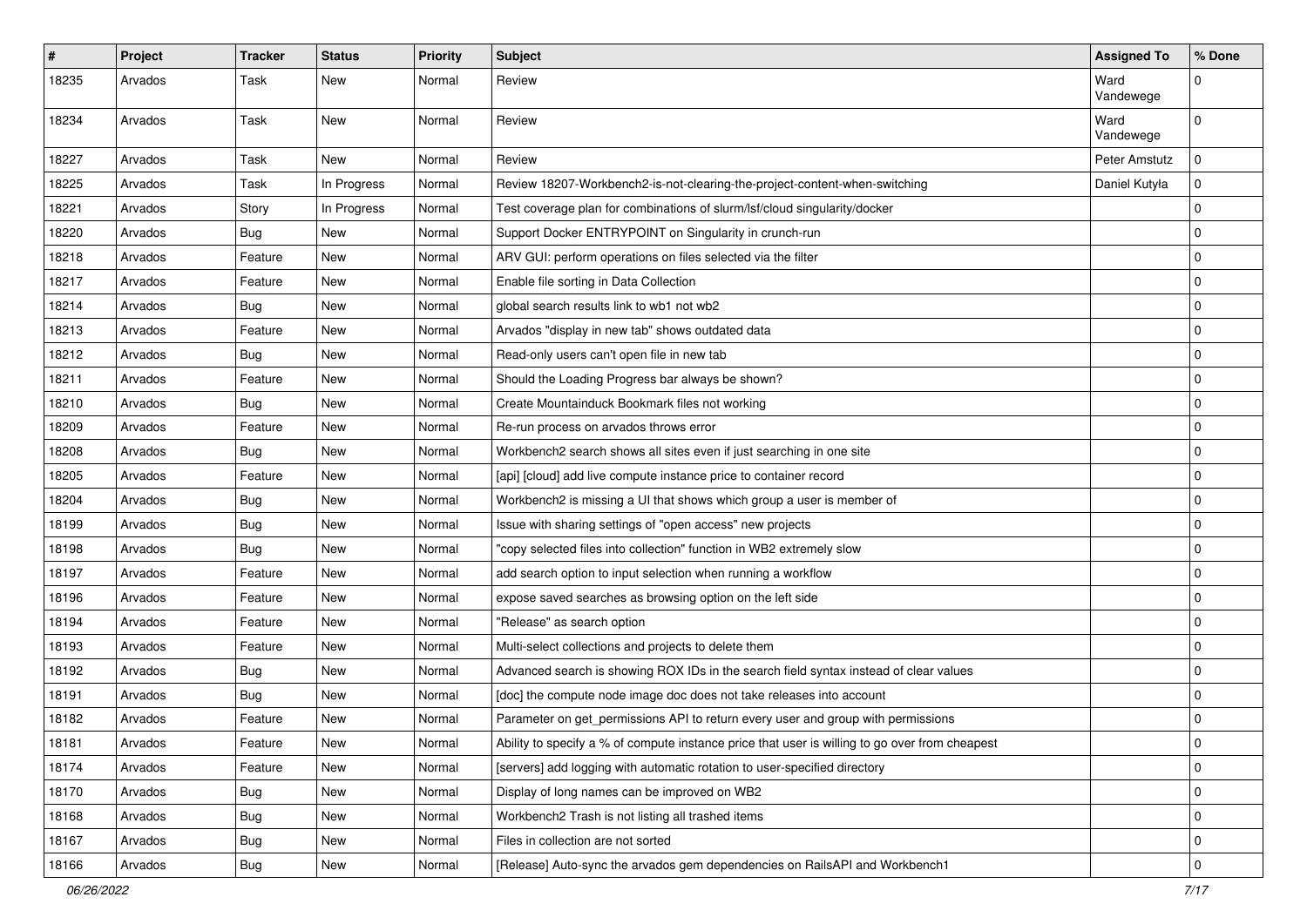| #     | Project | <b>Tracker</b> | <b>Status</b> | <b>Priority</b> | <b>Subject</b>                                                                                                            | <b>Assigned To</b>  | % Done      |
|-------|---------|----------------|---------------|-----------------|---------------------------------------------------------------------------------------------------------------------------|---------------------|-------------|
| 18165 | Arvados | Feature        | New           | Normal          | Whole-collection search in new collection viewer                                                                          |                     | $\Omega$    |
| 18163 | Arvados | Feature        | <b>New</b>    | Normal          | [Crunch] add CWL extension to limit the number of concurrently running jobs during a scatter                              |                     | $\mathbf 0$ |
| 18161 | Arvados | <b>Bug</b>     | New           | Normal          | [a-d-c] the arvados dispatchcloud queue entries prometheus metric should report actual instance types                     |                     | 0           |
| 18150 | Arvados | Story          | New           | Normal          | Document configuration items for customizing text in Workbench                                                            |                     | $\mathbf 0$ |
| 18125 | Arvados | Feature        | <b>New</b>    | Normal          | [deployment][provision][documentation] explain how to use a custom/existing postgresql RDBMS                              | Javier Bértoli      | 0           |
| 18124 | Arvados | Feature        | New           | Normal          | User edit page                                                                                                            |                     | $\Omega$    |
| 18118 | Arvados | <b>Bug</b>     | <b>New</b>    | Normal          | investigate separate socket timeouts waiting for connection and HTTP response in Python SDK                               |                     | $\mathbf 0$ |
| 18117 | Arvados | Story          | In Progress   | Normal          | Sample tracker                                                                                                            |                     | 0           |
| 18114 | Arvados | <b>Bug</b>     | <b>New</b>    | Normal          | [a-d-c] slow down retries when CreateInstance returns non-quota/non-throttle errors                                       |                     | $\Omega$    |
| 18101 | Arvados | <b>Bug</b>     | <b>New</b>    | Normal          | [a-d-c] [AWS] add option to spin up (spot) instances in more/all availability zones in the region                         |                     | 0           |
| 18075 | Arvados | <b>Bug</b>     | <b>New</b>    | Normal          | arvados-dispatch-cloud should respect Containers.MaxComputeVMs                                                            |                     | $\Omega$    |
| 18071 | Arvados | Feature        | New           | Normal          | Use postgresql advisory locks to prevent concurrent dispatcher / keep-balance processes                                   |                     | $\mathbf 0$ |
| 18041 | Arvados | Task           | New           | Normal          | Review                                                                                                                    | Peter Amstutz       | $\mathbf 0$ |
| 18019 | Arvados | <b>Bug</b>     | New           | Normal          | Ideployment][arvados-formula] selinux breaks many installation steps                                                      |                     | $\mathbf 0$ |
| 18016 | Arvados | <b>Bug</b>     | New           | Normal          | [api] remove unused last_used_at and last_used_by_ip_address columns on api_client_authorizations<br>table                |                     | $\Omega$    |
| 18011 | Arvados | <b>Bug</b>     | <b>New</b>    | Normal          | [packaging][centos7] systemctl daemon-reload should be run by the post-inst script when upgrading<br>packages on centos 7 |                     | $\Omega$    |
| 18009 | Arvados | <b>Bug</b>     | <b>New</b>    | Normal          | [controller] always returns an empty "unsigned manifest text" field for collections                                       |                     | $\mathbf 0$ |
| 18008 | Arvados | Bug            | <b>New</b>    | Normal          | [api] regid not always being recorded in the api server log                                                               |                     | $\mathbf 0$ |
| 18000 | Arvados | Bug            | New           | Normal          | [deduplicationreport] negative number in the "saved by Keep deduplication" report                                         |                     | $\mathbf 0$ |
| 17993 | Arvados | Feature        | New           | Normal          | [deduplication-report] supports storage classes                                                                           |                     | $\mathbf 0$ |
| 17991 | Arvados | Task           | In Progress   | Normal          | Review #17990 arvados-formula:commit:1ad296f, branch 17990-add-rvm-to-ubuntu1804                                          | Ward<br>Vandewege   | $\mathbf 0$ |
| 17988 | Arvados | Feature        | <b>New</b>    | Normal          | Enforce memory limits using Singularity + cloud                                                                           |                     | $\mathbf 0$ |
| 17981 | Arvados | Feature        | New           | Normal          | Hint to set properties on output collection based on workflow input or output parameter values                            |                     | $\mathbf 0$ |
| 17969 | Arvados | Support        | New           | Normal          | Investigate plugins for redmine templates                                                                                 | Lucas Di<br>Pentima | $\Omega$    |
| 17953 | Arvados | Story          | <b>New</b>    | Normal          | [api] Remove unused "node" object                                                                                         |                     | $\Omega$    |
| 17950 | Arvados | Task           | New           | Normal          | review 17949-add-bullseye                                                                                                 |                     | $\mathbf 0$ |
| 17946 | Arvados | Feature        | New           | Normal          | design: add complex structures to structured vocabulary                                                                   |                     | $\mathbf 0$ |
| 17945 | Arvados | Feature        | New           | Normal          | design: Add type checking to the structured vocabulary                                                                    |                     | $\mathbf 0$ |
| 17942 | Arvados | <b>Bug</b>     | New           | Normal          | [arv-mount] requests manifest text multiple times when mounting collection                                                |                     | $\mathbf 0$ |
| 17941 | Arvados | <b>Bug</b>     | New           | Normal          | [ws] memory management issues                                                                                             |                     | $\mathbf 0$ |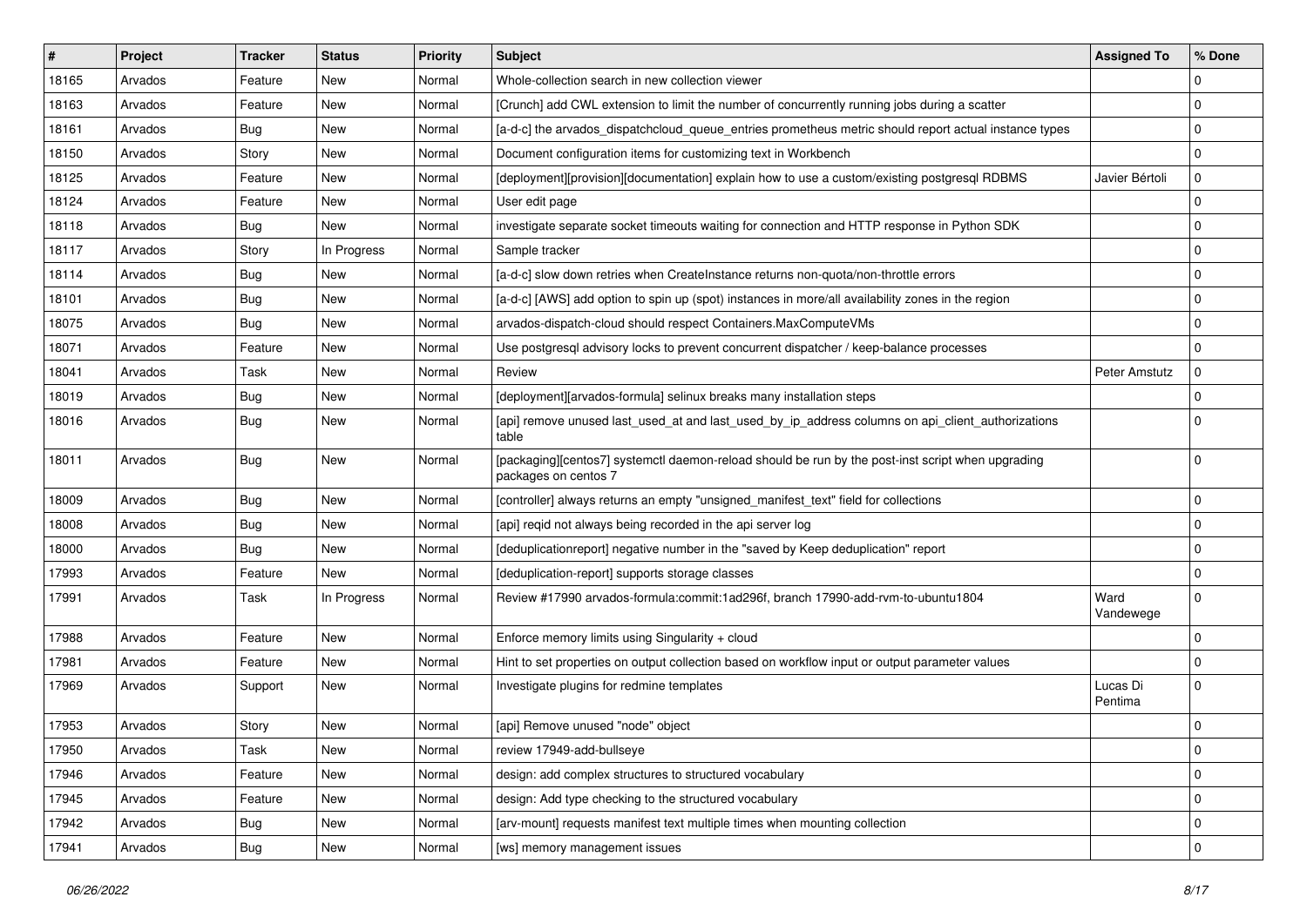| $\#$  | Project | <b>Tracker</b> | <b>Status</b> | <b>Priority</b> | <b>Subject</b>                                                                                                                                | <b>Assigned To</b>  | % Done      |
|-------|---------|----------------|---------------|-----------------|-----------------------------------------------------------------------------------------------------------------------------------------------|---------------------|-------------|
| 17940 | Arvados | <b>Bug</b>     | New           | Normal          | [controller] memory management issues                                                                                                         |                     | $\Omega$    |
| 17938 | Arvados | <b>Bug</b>     | New           | Normal          | [deployment][arvados-formula] shell node centos-7 packages                                                                                    | Javier Bértoli      | $\mathbf 0$ |
| 17937 | Arvados | <b>Bug</b>     | New           | Normal          | [workbench] uploader is hardcoded to X-Keep-Desired-Replicas: 2                                                                               |                     | $\Omega$    |
| 17931 | Arvados | Task           | New           | Normal          | Review                                                                                                                                        | Lucas Di<br>Pentima | $\mathbf 0$ |
| 17919 | Arvados | <b>Task</b>    | New           | Normal          | investigate                                                                                                                                   | Peter Amstutz       | $\Omega$    |
| 17918 | Arvados | <b>Bug</b>     | New           | Normal          | cwltool 'id' changes packing behavior                                                                                                         | Peter Amstutz       | $\mathbf 0$ |
| 17910 | Arvados | Task           | New           | Normal          | investigate                                                                                                                                   | Peter Amstutz       | $\mathbf 0$ |
| 17909 | Arvados | Task           | New           | Normal          | investigate                                                                                                                                   | Peter Amstutz       | $\Omega$    |
| 17878 | Arvados | <b>Bug</b>     | New           | Normal          | [container shell] confusing error "channel 3: bad ext data" when forwarding tcp traffic into a container with<br>API: false                   |                     | $\Omega$    |
| 17876 | Arvados | Task           | New           | Normal          | Review                                                                                                                                        | Ward<br>Vandewege   | $\mathbf 0$ |
| 17875 | Arvados | Task           | New           | Normal          | Review                                                                                                                                        | Peter Amstutz       | 0           |
| 17859 | Arvados | Bug            | New           | Normal          | When @AutoSetupNewUsers: true@ new users' username is added as email                                                                          |                     | $\mathbf 0$ |
| 17846 | Arvados | <b>Bug</b>     | New           | Normal          | [tutorial] inconsistencies/roadbumps                                                                                                          | Ward<br>Vandewege   | $\mathbf 0$ |
| 17845 | Arvados | <b>Bug</b>     | New           | Normal          | [tutorial] reuse is not working                                                                                                               |                     | $\mathbf 0$ |
| 17838 | Arvados | Feature        | New           | Normal          | Create filter group from advanced search                                                                                                      |                     | $\mathbf 0$ |
| 17827 | Arvados | Feature        | New           | Normal          | [deployment][provision] rename the *_TAG variables to *_FORMULA_TAG                                                                           |                     | $\mathbf 0$ |
| 17826 | Arvados | Feature        | New           | Normal          | Mark individual collections with permission to download through keep-web.                                                                     |                     | $\mathbf 0$ |
| 17814 | Arvados | Feature        | New           | Normal          | Send "invite" or "friend request" to connect with other users                                                                                 |                     | $\mathbf 0$ |
| 17807 | Arvados | Feature        | <b>New</b>    | Normal          | keep-web supports login flow                                                                                                                  |                     | $\mathbf 0$ |
| 17805 | Arvados | Feature        | In Progress   | Normal          | [fuse] access containers and container requests through by id directory in sitefs                                                             | Tom Clegg           | $\mathbf 0$ |
| 17786 | Arvados | <b>Bug</b>     | New           | Normal          | [deployment][webshell][shellinabox] centos 7's shellinabox is not pam-enabled                                                                 |                     | $\mathbf 0$ |
| 17780 | Arvados | <b>Bug</b>     | New           | Normal          | [a-d-c] when toggling UsePreemptibleInstances, existing containers that are runnable generate lots of<br>errors                               |                     | $\Omega$    |
| 17775 | Arvados | <b>Bug</b>     | New           | Normal          | [a-d-c] the user should be able to see when preemptible nodes get shut down and the running container<br>requeued                             |                     | $\mathbf 0$ |
| 17773 | Arvados | Feature        | New           | Normal          | support token OIDC token introspection                                                                                                        |                     | $\mathbf 0$ |
| 17772 | Arvados | Feature        | New           | Normal          | use subject identifier (username etc) in "identity_url" instead of "email" for login                                                          |                     | $\mathbf 0$ |
| 17771 | Arvados | <b>Bug</b>     | New           | Normal          | [a-d-c] when a cluster supports preemptible nodes, there should be a knob to allow the user to choose the<br>use of preemptible nodes, or not |                     | $\mathbf 0$ |
| 17768 | Arvados | Feature        | New           | Normal          | Special file/path in collection that indicates a folder shouldn't be expanded by default                                                      |                     | 0           |
| 17764 | Arvados | <b>Bug</b>     | New           | Normal          | [arv-put] progress update does not refresh frequently enough                                                                                  |                     | $\mathbf 0$ |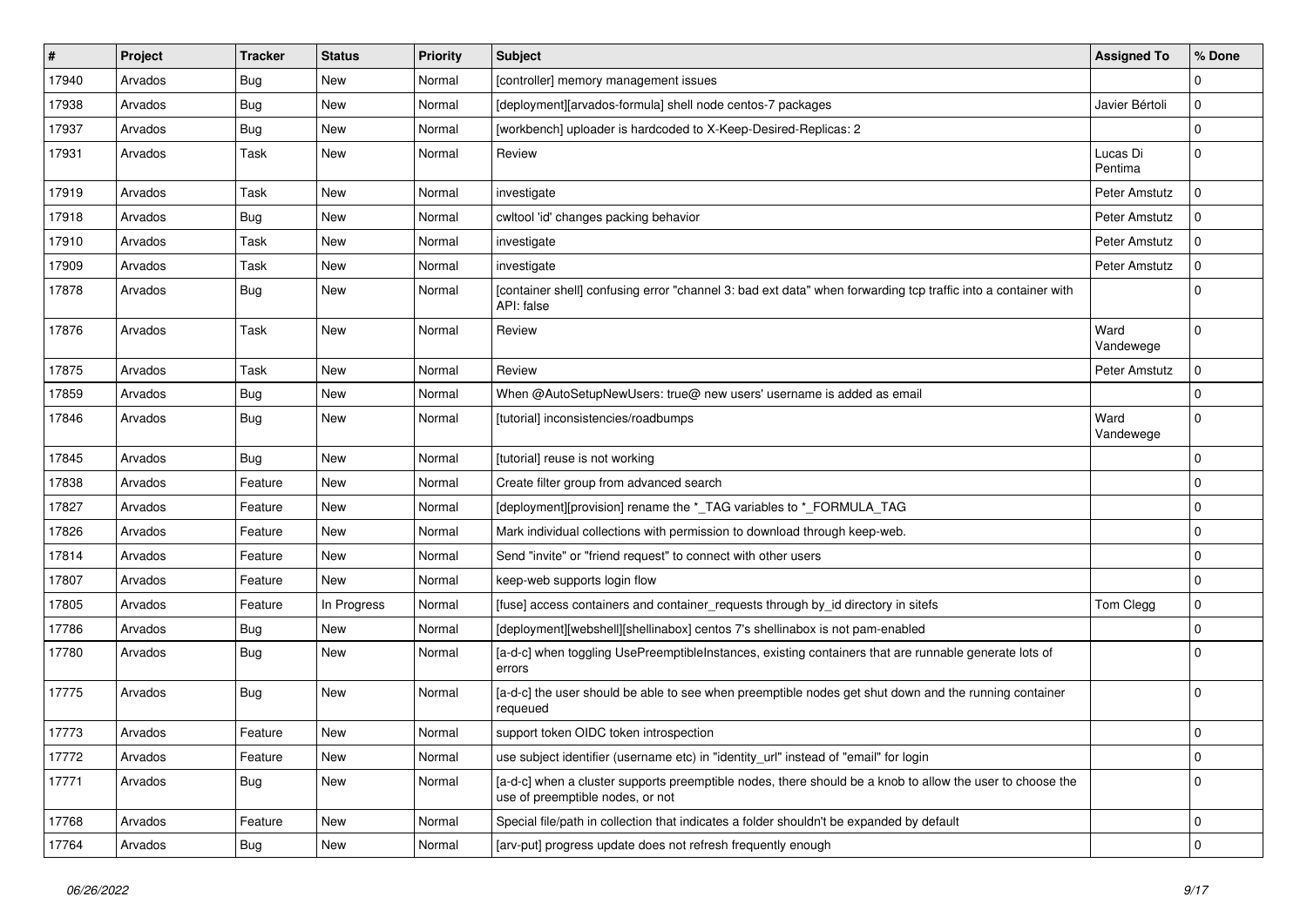| #     | Project | <b>Tracker</b> | <b>Status</b> | <b>Priority</b> | <b>Subject</b>                                                                                                                   | <b>Assigned To</b> | % Done         |
|-------|---------|----------------|---------------|-----------------|----------------------------------------------------------------------------------------------------------------------------------|--------------------|----------------|
| 17759 | Arvados | <b>Bug</b>     | New           | Normal          | [Keep] azure blob driver 404 errors are weird                                                                                    |                    | $\Omega$       |
| 17751 | Arvados | Feature        | New           | Normal          | [arvados-dispatch-cloud] expose rate-limiting condition in metrics                                                               | Nico César         | 0              |
| 17746 | Arvados | <b>Bug</b>     | New           | Normal          | Long lines in the WB2 logs are wrapped messing up the viewport                                                                   |                    | $\Omega$       |
| 17745 | Arvados | Bug            | New           | Normal          | [config] arvados-server config-dump with ec2 driver has confusing output                                                         |                    | $\mathbf 0$    |
| 17741 | Arvados | <b>Bug</b>     | <b>New</b>    | Normal          | Golang SDK CollectionFileSystem uses time.Now() as default Last-Modified for all collections identified by<br>portable data hash |                    | $\mathbf 0$    |
| 17718 | Arvados | Story          | <b>New</b>    | Normal          | Standalone JWT token support for OIDC                                                                                            |                    | $\mathbf 0$    |
| 17699 | Arvados | Story          | In Progress   | Normal          | Design new keepstore internal architecture that supports efficient streaming & range requests                                    | Tom Clegg          | 0              |
| 17695 | Arvados | Feature        | In Progress   | Normal          | [costanalyzer] make an accurate report for spot instances on AWS                                                                 |                    | $\mathbf 0$    |
| 17694 | Arvados | Feature        | New           | Normal          | [Keep][keep-web] improve observability of buffer cache                                                                           |                    | $\overline{0}$ |
| 17693 | Arvados | Feature        | New           | Normal          | [keep-web] Improve cache efficiency for a mix of fast and slow clients                                                           |                    | $\Omega$       |
| 17684 | Arvados | Feature        | New           | Normal          | [deployment][arvados-formula] add sudo examples to use arvados as a pam source for shell nodes                                   |                    | $\overline{0}$ |
| 17681 | Arvados | Bug            | New           | Normal          | [controller] seems to have a really long timeout for its db connection                                                           |                    | 0              |
| 17674 | Arvados | <b>Bug</b>     | New           | Normal          | add profiling infrastructure to Rails API server                                                                                 |                    | $\Omega$       |
| 17669 | Arvados | Task           | In Progress   | Normal          | Review                                                                                                                           | Tom Clegg          | 0              |
| 17660 | Arvados | Task           | In Progress   | Normal          | Review 17209-http-forward                                                                                                        | Ward<br>Vandewege  | $\mathbf 0$    |
| 17628 | Arvados | Task           | In Progress   | Normal          | 15. push arvbox-demo image                                                                                                       |                    | 0              |
| 17613 | Arvados | Feature        | New           | Normal          | "created_by_uuid" field                                                                                                          |                    | $\Omega$       |
| 17597 | Arvados | <b>Bug</b>     | New           | Normal          | [keep-web] Improve error response when AnonymousUserToken not configured and no token provided by<br>client                      |                    | $\Omega$       |
| 17586 | Arvados | Feature        | <b>New</b>    | Normal          | Merge collections                                                                                                                |                    | $\Omega$       |
| 17584 | Arvados | <b>Bug</b>     | New           | Normal          | Permission dialog should indicate that permissions are inherited                                                                 |                    | $\Omega$       |
| 17581 | Arvados | Feature        | New           | Normal          | Improvement: hierarchy in workflow selection in WB2                                                                              |                    | 0              |
| 17580 | Arvados | <b>Bug</b>     | New           | Normal          | multi-select for inputs in workflow doesn't work anymore                                                                         |                    | $\mathbf 0$    |
| 17578 | Arvados | <b>Bug</b>     | <b>New</b>    | Normal          | Global search results presentation in WB2                                                                                        |                    | 0              |
| 17577 | Arvados | <b>Bug</b>     | New           | Normal          | Current description not shown under Edit Project                                                                                 |                    | $\Omega$       |
| 17576 | Arvados | <b>Bug</b>     | New           | Normal          | Copy collection link includes style                                                                                              |                    | $\Omega$       |
| 17575 | Arvados | Bug            | New           | Normal          | "Shared with me" Tree keeps expanding even if I closed it intentionally                                                          |                    | $\Omega$       |
| 17561 | Arvados | Bug            | New           | Normal          | [arvados-dispatch-cloud] inst.SetTags() and inst.Destroy() should respect rate-limiting responses from<br>cloud provider         |                    | $\mathbf 0$    |
| 17557 | Arvados | Task           | New           | Normal          | Review                                                                                                                           |                    | $\mathbf 0$    |
| 17556 | Arvados | Task           | In Progress   | Normal          | Review 16997-sort-config-for-diff                                                                                                | Tom Clegg          | $\mathbf 0$    |
| 17555 | Arvados | Task           | In Progress   | Normal          | Review 16971-Issues-with-Project-and-Collection-name-description-not-being-saved-shown                                           | Daniel Kutyła      | $\mathbf 0$    |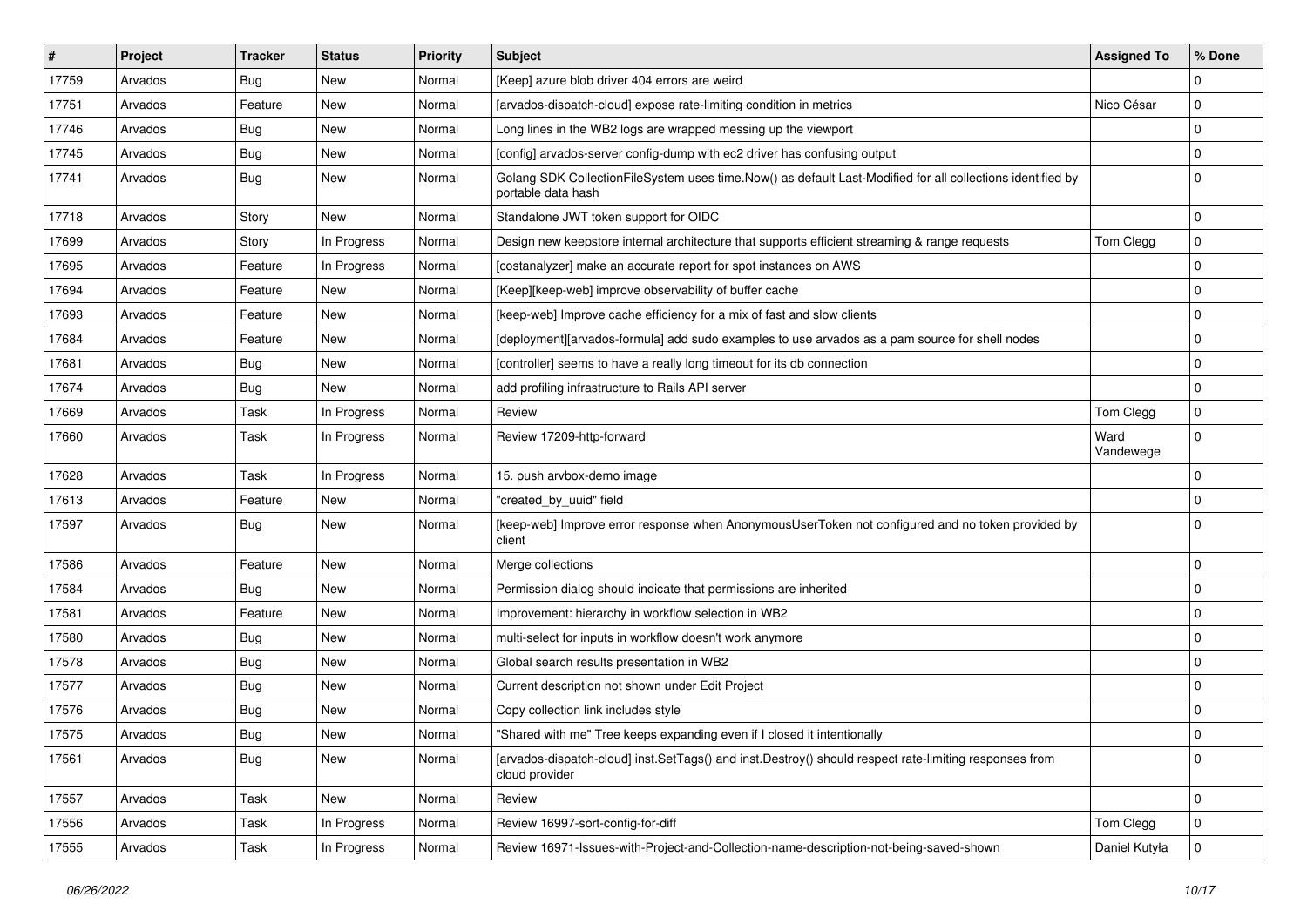| #     | Project | Tracker    | <b>Status</b> | <b>Priority</b> | <b>Subject</b>                                                                                                                      | <b>Assigned To</b> | % Done      |
|-------|---------|------------|---------------|-----------------|-------------------------------------------------------------------------------------------------------------------------------------|--------------------|-------------|
| 17554 | Arvados | Task       | New           | Normal          | Review                                                                                                                              |                    | 0           |
| 17536 | Arvados | Task       | <b>New</b>    | Normal          | Review                                                                                                                              | Peter Amstutz      | $\mathbf 0$ |
| 17520 | Arvados | Feature    | New           | Normal          | Option to delete a container and all associated child containers, logs and outputs.                                                 |                    | $\Omega$    |
| 17510 | Arvados | Feature    | New           | Normal          | Create filter group based on an advanced search query in the UI                                                                     |                    | $\mathbf 0$ |
| 17502 | Arvados | Task       | In Progress   | Normal          | need help finding docker contain to run correct java version for PharmCAT                                                           | Ward<br>Vandewege  | $\mathbf 0$ |
| 17494 | Arvados | <b>Bug</b> | <b>New</b>    | Normal          | Still updating users from login cluster when nothing changed                                                                        |                    | $\mathbf 0$ |
| 17490 | Arvados | Feature    | New           | Normal          | [workbench2] make filter groups creatable/editable                                                                                  |                    | $\mathbf 0$ |
| 17483 | Arvados | Task       | <b>New</b>    | Normal          | Review                                                                                                                              |                    | $\mathbf 0$ |
| 17478 | Arvados | Story      | <b>New</b>    | Normal          | Port Rails controller and integration tests for Groups to controller                                                                |                    | 0           |
| 17477 | Arvados | Task       | <b>New</b>    | Normal          | document arv-bash                                                                                                                   |                    | $\mathbf 0$ |
| 17472 | Arvados | Story      | In Progress   | Normal          | Architecture for displaying container metrics in workbench                                                                          | Tom Clegg          | $\mathbf 0$ |
| 17468 | Arvados | Feature    | New           | Normal          | [controller] Skip repetitive OIDC UserInfo calls if access token validates as an ID token                                           |                    | 0           |
| 17461 | Arvados | Feature    | New           | Normal          | Flag to make turn file format mismatches from an error to a warning                                                                 | Jiayong Li         | $\mathbf 0$ |
| 17459 | Arvados | Task       | <b>New</b>    | Normal          | Review                                                                                                                              | Peter Amstutz      | $\mathbf 0$ |
| 17456 | Arvados | Task       | <b>New</b>    | Normal          | Review                                                                                                                              | Peter Amstutz      | $\Omega$    |
| 17433 | Arvados | Bug        | New           | Normal          | Long picklists hide typing field in WB2                                                                                             |                    | $\mathbf 0$ |
| 17428 | Arvados | Bug        | <b>New</b>    | Normal          | [deployment] arvados-api-server fails to re-install/upgrade if the postgresql-client and the server versions<br>differ              |                    | $\mathbf 0$ |
| 17424 | Arvados | Bug        | <b>New</b>    | Normal          | [API] group contents endpoint edge cases with filter on uuid                                                                        |                    | $\mathbf 0$ |
| 17420 | Arvados | Support    | New           | Normal          | Review Lon's cwltool PR                                                                                                             | Peter Amstutz      | 0           |
| 17413 | Arvados | Bug        | New           | Normal          | [arv-mount] Exit (instead of undefined behavior) after unhandled exception                                                          |                    | $\Omega$    |
| 17412 | Arvados | Task       | <b>New</b>    | Normal          | Review                                                                                                                              | Peter Amstutz      | $\mathbf 0$ |
| 17410 | Arvados | Task       | <b>New</b>    | Normal          | Review                                                                                                                              | Peter Amstutz      | $\Omega$    |
| 17403 | Arvados | Task       | In Progress   | Normal          | Review 17337-files-not-visible-in-arvados                                                                                           | Daniel Kutyła      | $\mathbf 0$ |
| 17401 | Arvados | Feature    | New           | Normal          | VS code plugin for Arvados                                                                                                          |                    | $\Omega$    |
| 17381 | Arvados | Bug        | New           | Normal          | [playground] [wb2] add a redirect                                                                                                   |                    | $\Omega$    |
| 17368 | Arvados | Task       | Feedback      | Normal          | 10. Deploy RC to su92l                                                                                                              | Peter Amstutz      | 0           |
| 17358 | Arvados | Bug        | New           | Normal          | [wb2] mis-placed label?                                                                                                             |                    | 0           |
| 17357 | Arvados | <b>Bug</b> | New           | Normal          | [wb2] ssh keys for admin user list all of them (in the user tab)                                                                    |                    | $\mathbf 0$ |
| 17354 | Arvados | Feature    | New           | Normal          | Be able to inject additional documentation text into WebDAV/s3 info dialog                                                          |                    | $\mathbf 0$ |
| 17348 | Arvados | Story      | New           | Normal          | Example workflow template which streams data from S3 in first step, does some computation steps, and<br>uploads results back to S3. |                    | $\mathbf 0$ |
| 17347 | Arvados | <b>Bug</b> | New           | Normal          | crunch-run --list fatal error out of memory                                                                                         |                    | $\mathbf 0$ |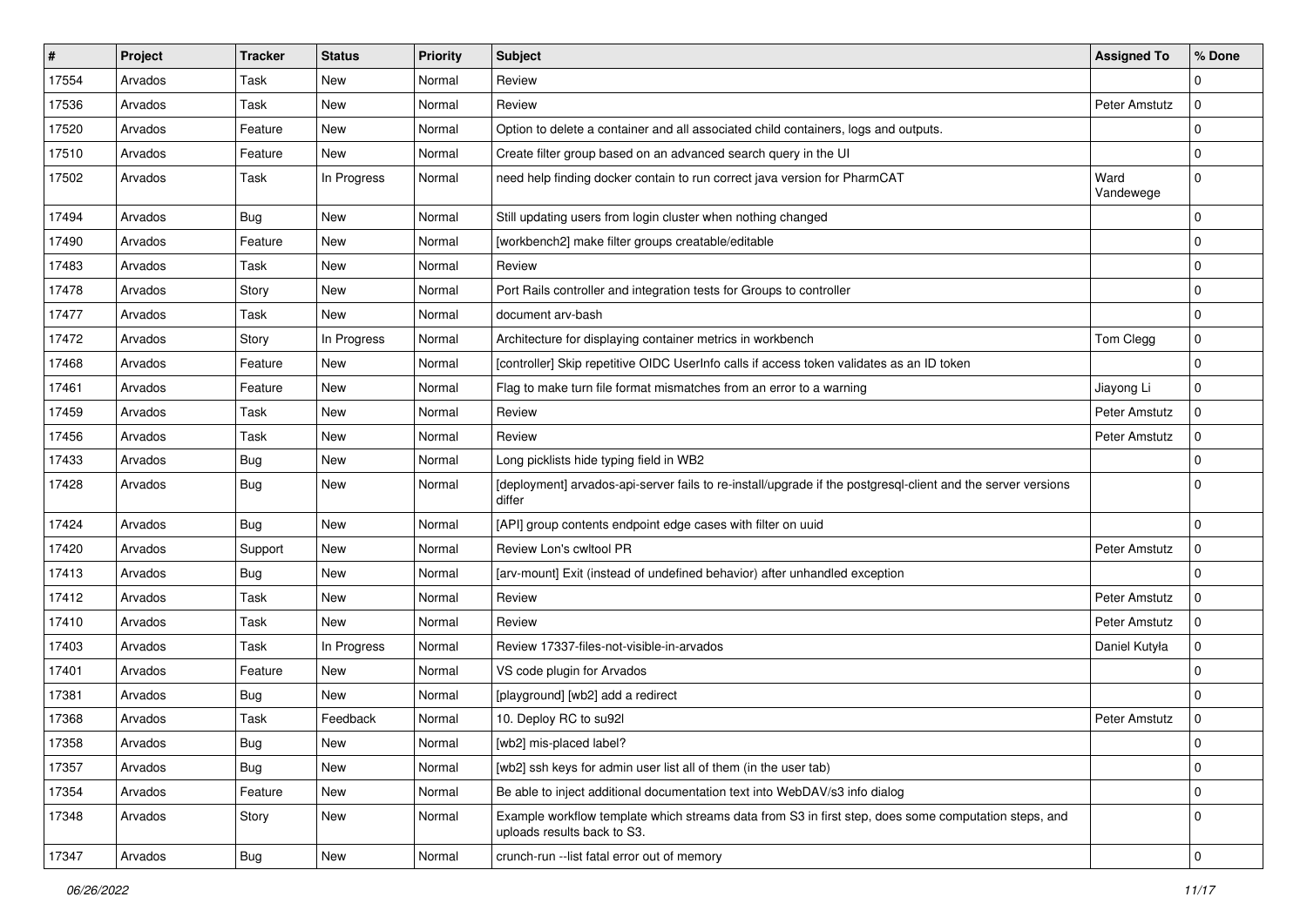| #     | Project | <b>Tracker</b> | <b>Status</b> | <b>Priority</b> | <b>Subject</b>                                                                      | <b>Assigned To</b>  | % Done         |
|-------|---------|----------------|---------------|-----------------|-------------------------------------------------------------------------------------|---------------------|----------------|
| 17345 | Arvados | <b>Bug</b>     | New           | Normal          | [boot] handle dependency upgrades better in "arvados-package build"                 |                     | 0              |
| 17344 | Arvados | Story          | <b>New</b>    | Normal          | [boot] Make arvados-server-easy package suitable for demo use case                  | Tom Clegg           | $\mathbf 0$    |
| 17327 | Arvados | Feature        | New           | Normal          | Go codegen for reading/writing CWL                                                  | Nico César          | $\mathbf 0$    |
| 17326 | Arvados | Task           | New           | Normal          | Review                                                                              | Lucas Di<br>Pentima | 0              |
| 17320 | Arvados | Support        | <b>New</b>    | Normal          | Explain what additonal configuration is needed for provision.sh to go to production | Peter Amstutz       | $\Omega$       |
| 17314 | Arvados | <b>Bug</b>     | New           | Normal          | [API] [controller] [Workbench] 404 on foreign user UUID in admin interface          |                     | $\mathbf 0$    |
| 17313 | Arvados | Feature        | <b>New</b>    | Normal          | [Documentation] improve federation documentation                                    | Ward<br>Vandewege   | $\mathbf 0$    |
| 17310 | Arvados | Feature        | New           | Normal          | SAML support                                                                        |                     | $\mathbf 0$    |
| 17309 | Arvados | Feature        | New           | Normal          | Keep "Shared with me" collapsed unless opened manually                              |                     | $\mathbf 0$    |
| 17304 | Arvados | Feature        | New           | Normal          | Allow setting properties on processes                                               |                     | $\mathbf 0$    |
| 17303 | Arvados | Feature        | <b>New</b>    | Normal          | List properties and allow filtering by them in the project listings                 |                     | $\mathbf 0$    |
| 17292 | Arvados | Feature        | New           | Normal          | Merging collections feature                                                         |                     | $\mathbf 0$    |
| 17291 | Arvados | <b>Bug</b>     | <b>New</b>    | Normal          | Copy selected to collection issue                                                   |                     | $\overline{0}$ |
| 17287 | Arvados | Story          | In Progress   | Normal          | Ruby 2.5 will be EOLed soon, make sure to be ready for 2.6                          |                     | $\mathbf 0$    |
| 17283 | Arvados | Task           | New           | Normal          | Review                                                                              | Ward<br>Vandewege   | $\mathbf 0$    |
| 17277 | Arvados | Task           | <b>New</b>    | Normal          | Make sure machine is configured to respond for that virtual host                    | Ward<br>Vandewege   | $\mathbf 0$    |
| 17275 | Arvados | Bug            | New           | Normal          | Move Go Arvados RPC module into Go SDK & migrate to new API                         |                     | $\mathbf 0$    |
| 17274 | Arvados | Story          | New           | Normal          | Add "viewer.commonwl.org" DNS alias                                                 | Peter Amstutz       | $\Omega$       |
| 17272 | Arvados | Story          | <b>New</b>    | Normal          | Doc site feedback                                                                   |                     | $\overline{0}$ |
| 17261 | Arvados | Feature        | New           | Normal          | Determine ownership of objects within wb2                                           |                     | $\mathbf 0$    |
| 17251 | Arvados | Feature        | New           | Normal          | Investigate mypyc for arvados-cwl-runner                                            |                     | $\mathbf 0$    |
| 17244 | Arvados | <b>Bug</b>     | <b>New</b>    | Normal          | Make sure cgroupsV2 works with Arvados                                              |                     | $\mathbf 0$    |
| 17232 | Arvados | Support        | New           | Normal          | add example of readRDS() to arvadosR help                                           |                     | $\Omega$       |
| 17214 | Arvados | Story          | New           | Normal          | Investigate using tracing                                                           |                     | $\overline{0}$ |
| 17209 | Arvados | Feature        | In Progress   | Normal          | Controller forwards web requests to crunch worker nodes                             | Tom Clegg           | 0              |
| 17206 | Arvados | Feature        | New           | Normal          | crunch-run reverse proxies HTTP requests to container                               |                     | $\vert$ 0      |
| 17194 | Arvados | Feature        | New           | Normal          | support Amazon Linux                                                                |                     | 0              |
| 17186 | Arvados | <b>Bug</b>     | New           | Normal          | [dispatch] broken node logs should also be copied to a-d-c logs                     |                     | $\mathbf 0$    |
| 17185 | Arvados | Feature        | New           | Normal          | [adc] add broken node metrics                                                       | Tom Clegg           | 0              |
| 17181 | Arvados | Task           | New           | Normal          | Talk to Michael                                                                     |                     | $\overline{0}$ |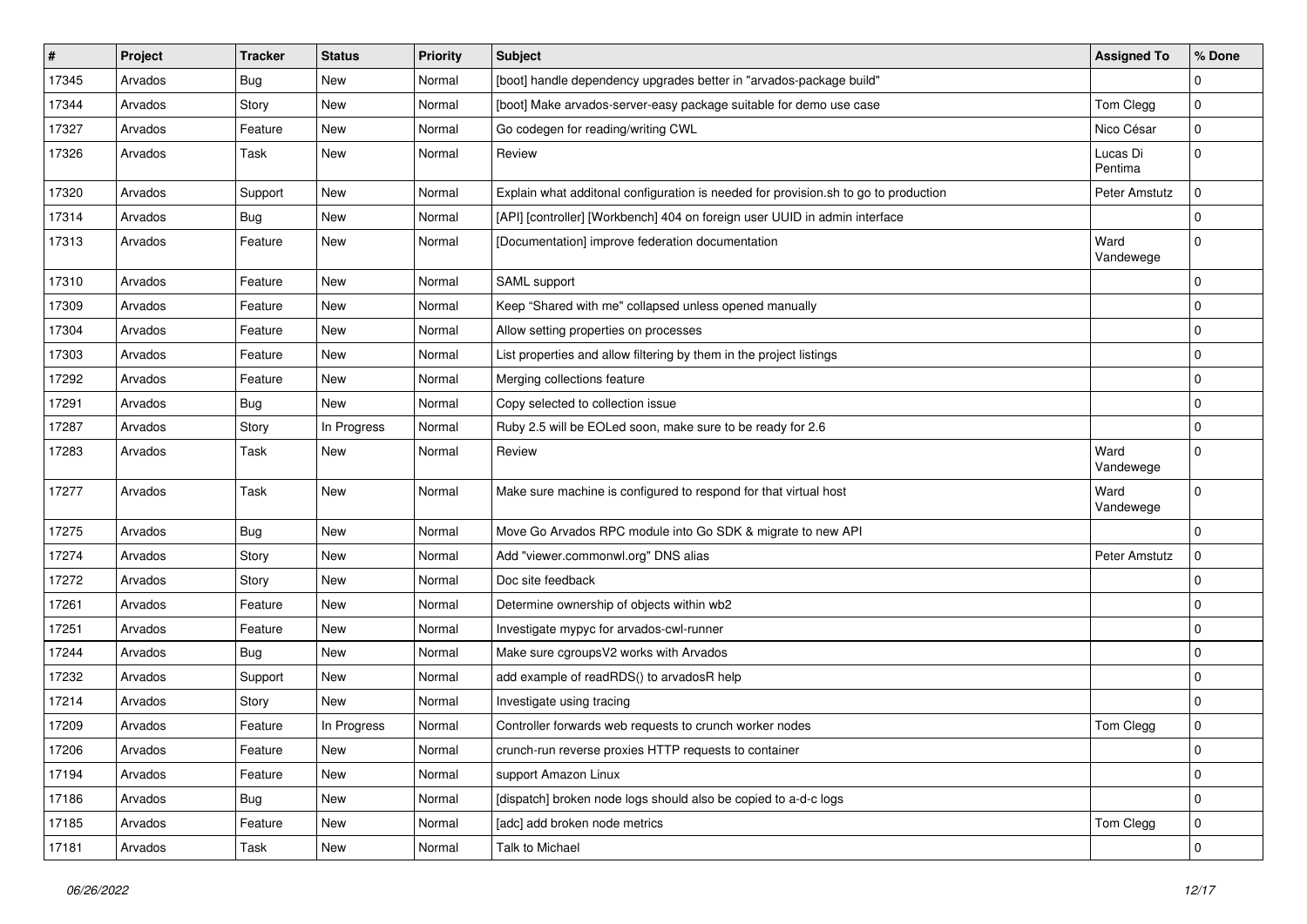| $\vert$ # | Project | <b>Tracker</b> | <b>Status</b> | <b>Priority</b> | <b>Subject</b>                                                                                                   | <b>Assigned To</b>  | % Done      |
|-----------|---------|----------------|---------------|-----------------|------------------------------------------------------------------------------------------------------------------|---------------------|-------------|
| 17178     | Arvados | Feature        | New           | Normal          | Render live graphs of container crunchstat in wb2                                                                |                     | $\Omega$    |
| 17174     | Arvados | Feature        | <b>New</b>    | Normal          | Menu item ordering                                                                                               |                     | $\Omega$    |
| 17172     | Arvados | Feature        | New           | Normal          | Stale-while-revalidate caching strategy for requests                                                             |                     | $\mathbf 0$ |
| 17168     | Arvados | Bug            | In Progress   | Normal          | Add some basic documentation about wb2 to user guide                                                             | Sarah Zaranek       | $\mathbf 0$ |
| 17166     | Arvados | Support        | Feedback      | Normal          | Set up CWL project jenkins server                                                                                |                     | $\mathbf 0$ |
| 17160     | Arvados | <b>Bug</b>     | New           | Normal          | [packaging] upgrade run_upload_packages.py to use twine for upload to PyPI                                       |                     | $\Omega$    |
| 17159     | Arvados | <b>Bug</b>     | <b>New</b>    | Normal          | [build] make build-packages-python-ruby run on a Jenkins satellite                                               |                     | $\Omega$    |
| 17158     | Arvados | <b>Bug</b>     | New           | Normal          | Cannot execute a registered CommandLineTool, only Workflow                                                       |                     | $\mathbf 0$ |
| 17157     | Arvados | Bug            | New           | Normal          | Workbench should have all collection updates result in new versions                                              |                     | $\Omega$    |
| 17153     | Arvados | <b>Bug</b>     | New           | Normal          | Displays "Your project is empty." instead of "Nothing matched the search" when a search doesn't find<br>anything |                     | $\Omega$    |
| 17149     | Arvados | Feature        | New           | Normal          | Checkpoint / snapshot to support migrating tasks when more memory is needed                                      |                     | $\mathbf 0$ |
| 17148     | Arvados | Feature        | New           | Normal          | add logging middleware to lib/cmd                                                                                |                     | $\mathbf 0$ |
| 17116     | Arvados | Story          | New           | Normal          | Consider excluding api_client_authorization from audit logs by default.                                          |                     | $\Omega$    |
| 17112     | Arvados | Feature        | <b>New</b>    | Normal          | Store unsigned collection manifests in keep                                                                      |                     | $\Omega$    |
| 17110     | Arvados | Feature        | New           | Normal          | Container reuse on sub-workflows and chunks of scatter inputs                                                    |                     | 0           |
| 17104     | Arvados | Feature        | New           | Normal          | Feature to toggle "detailed rows" in project view                                                                |                     | $\mathbf 0$ |
| 17100     | Arvados | Feature        | <b>New</b>    | Normal          | Audit logs should include current/logged in user                                                                 |                     | $\mathbf 0$ |
| 17089     | Arvados | Task           | New           | Normal          | Review                                                                                                           | Lucas Di<br>Pentima | $\Omega$    |
| 17074     | Arvados | Bug            | New           | Normal          | Use count=none & keyset paging                                                                                   |                     | 0           |
| 17073     | Arvados | <b>Bug</b>     | <b>New</b>    | Normal          | Permission links originating from users should only update that user                                             | Peter Amstutz       | $\Omega$    |
| 17070     | Arvados | Feature        | <b>New</b>    | Normal          | [packaging][centos] build packages for centos8                                                                   |                     | $\Omega$    |
| 17054     | Arvados | Feature        | In Progress   | Normal          | Custom naming for scatter steps                                                                                  |                     | 0           |
| 17052     | Arvados | <b>Bug</b>     | In Progress   | Normal          | arvados-server replaces run test services.py                                                                     |                     | $\mathbf 0$ |
| 17041     | Arvados | <b>Bug</b>     | <b>New</b>    | Normal          | Upload doesn't work on arvbox-demo                                                                               |                     | $\mathbf 0$ |
| 17038     | Arvados | Feature        | <b>New</b>    | Normal          | [controller] Option to request additional scopes, and verify additional claims, during OpenID Connect auth       |                     | $\Omega$    |
| 17037     | Arvados | Feature        | New           | Normal          | [controller] Improve use of given_name/family_name fields for generic OpenID Connect providers                   |                     | $\Omega$    |
| 17005     | Arvados | <b>Bug</b>     | New           | Normal          | CWL v1.2 Conformance test 83 failed twice on the new Arvados Playground                                          |                     | 0           |
| 16975     | Arvados | Feature        | New           | Normal          | Direct navigation to federated objects                                                                           |                     | 0           |
| 16973     | Arvados | <b>Bug</b>     | New           | Normal          | No "disable re-use" option when running a newly registered workflow                                              |                     | $\mathbf 0$ |
| 16972     | Arvados | <b>Bug</b>     | New           | Normal          | Container request page doesn't refresh                                                                           |                     | $\mathbf 0$ |
| 16970     | Arvados | <b>Bug</b>     | New           | Normal          | "Shared" option in sharing dialog is confusing                                                                   |                     | $\mathbf 0$ |
| 16964     | Arvados | Task           | New           | Normal          | Review                                                                                                           | Peter Amstutz       | $\mathbf 0$ |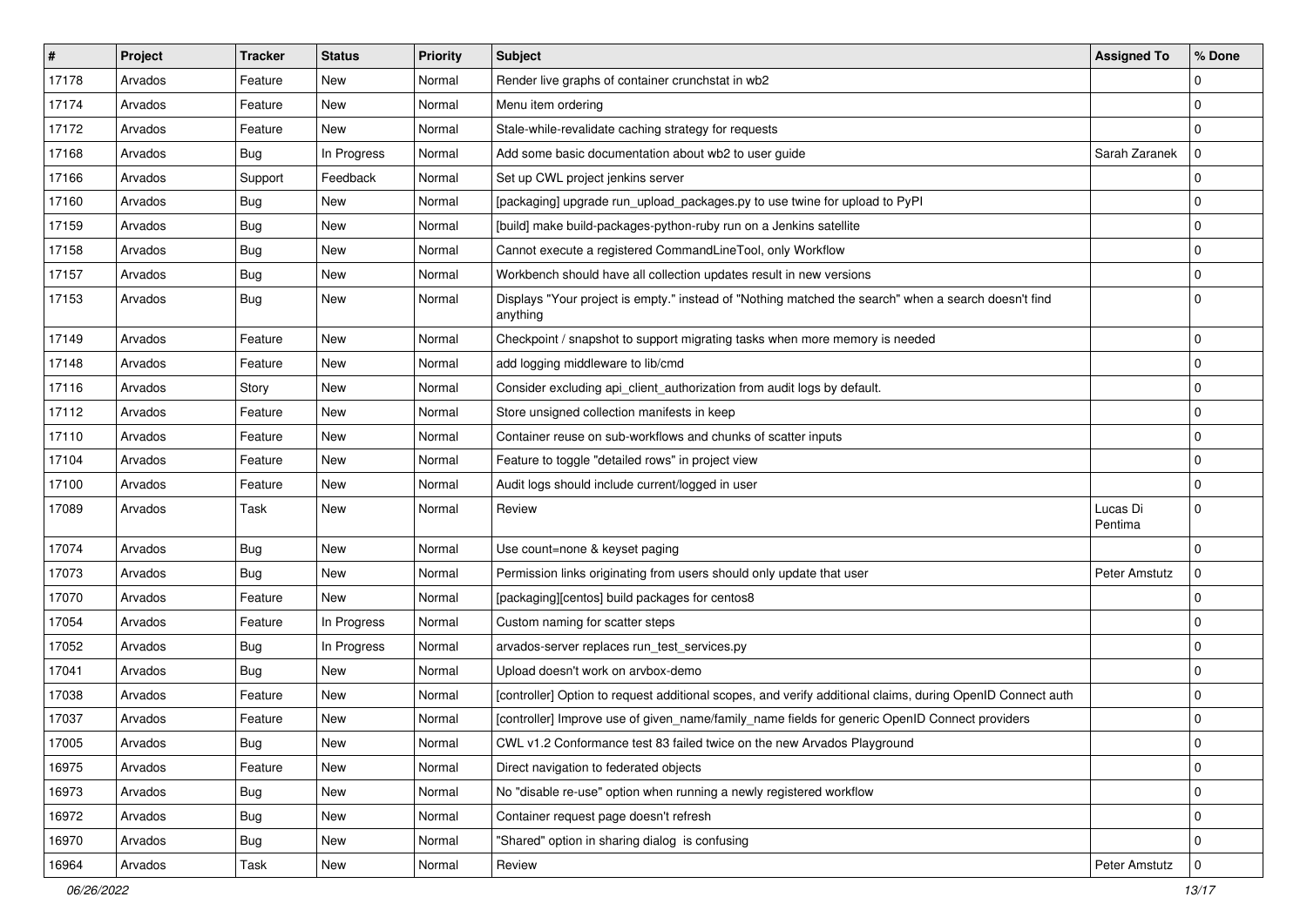| #     | Project | <b>Tracker</b> | <b>Status</b> | <b>Priority</b> | <b>Subject</b>                                                                                 | <b>Assigned To</b> | % Done      |
|-------|---------|----------------|---------------|-----------------|------------------------------------------------------------------------------------------------|--------------------|-------------|
| 16933 | Arvados | <b>Bug</b>     | New           | Normal          | [login federation] post-trashing collection UX bug                                             |                    | $\Omega$    |
| 16932 | Arvados | <b>Bug</b>     | <b>New</b>    | Normal          | [login federation] trashing collections: snackbar issues                                       |                    | $\mathbf 0$ |
| 16931 | Arvados | <b>Bug</b>     | <b>New</b>    | Normal          | [login federation] Not Found modal when looking at trashed collection                          |                    | $\mathbf 0$ |
| 16888 | Arvados | <b>Bug</b>     | In Progress   | Normal          | Federate container token cannot access resources on other clusters                             | Tom Clegg          | $\mathbf 0$ |
| 16881 | Arvados | Task           | <b>New</b>    | Normal          | Review                                                                                         | Peter Amstutz      | $\mathbf 0$ |
| 16879 | Arvados | Task           | New           | Normal          | Review                                                                                         | Peter Amstutz      | $\Omega$    |
| 16871 | Arvados | Support        | <b>New</b>    | Normal          | Translate NextFlow workflows to CWL with notes                                                 |                    | $\mathbf 0$ |
| 16870 | Arvados | Story          | <b>New</b>    | Normal          | Research & create examples of other CWL patterns                                               | Jiayong Li         | $\mathbf 0$ |
| 16869 | Arvados | Story          | New           | Normal          | Go through workflow patterns and add them to the CWL patterns repo                             | Jiayong Li         | $\mathbf 0$ |
| 16867 | Arvados | <b>Bug</b>     | New           | Normal          | Rust SDK                                                                                       |                    | $\mathbf 0$ |
| 16866 | Arvados | Feature        | New           | Normal          | Support OpenAPI                                                                                |                    | $\Omega$    |
| 16853 | Arvados | <b>Bug</b>     | <b>New</b>    | Normal          | [arvbox] various bugs                                                                          |                    | 0           |
| 16852 | Arvados | Bug            | New           | Normal          | [keep-balance] replication level distribution should account for volumes' built-in replication |                    | 0           |
| 16851 | Arvados | <b>Bug</b>     | <b>New</b>    | Normal          | [keep-balance] "underreplicated blocks" are overcounted in log messages                        |                    | $\Omega$    |
| 16849 | Arvados | Feature        | <b>New</b>    | Normal          | Investigate / document using Rabix Composer + arv-mount + arvados-cwl-runner                   |                    | 0           |
| 16843 | Arvados | Feature        | New           | Normal          | [a-d-c] admin cli                                                                              |                    | $\Omega$    |
| 16832 | Arvados | Bug            | New           | Normal          | replace linkchecker in our build environment                                                   | Ward<br>Vandewege  | 0           |
| 16830 | Arvados | <b>Bug</b>     | <b>New</b>    | Normal          | [keep-web] S3 PutObject response should have content MD5                                       |                    | $\Omega$    |
| 16816 | Arvados | Task           | New           | Normal          | Review                                                                                         |                    | $\mathbf 0$ |
| 16805 | Arvados | Bug            | New           | Normal          | "enter" dismisses setup dialog instead of submitting                                           |                    | $\mathbf 0$ |
| 16802 | Arvados | Feature        | <b>New</b>    | Normal          | [packaging] create an arvados-shell-node package                                               |                    | $\Omega$    |
| 16800 | Arvados | Feature        | <b>New</b>    | Normal          | PAM sets Arvados environment vars                                                              |                    | 0           |
| 16784 | Arvados | Feature        | New           | Normal          | Roles view                                                                                     |                    | $\Omega$    |
| 16771 | Arvados | <b>Bug</b>     | <b>New</b>    | Normal          | [keepstore, arvados-dispatch-cloud] Driver parameter should be specified consistently          |                    | $\mathbf 0$ |
| 16768 | Arvados | Task           | New           | Normal          | Review                                                                                         | Peter Amstutz      | 0           |
| 16764 | Arvados | Task           | <b>New</b>    | Normal          | Review                                                                                         | Tom Clegg          | $\mathbf 0$ |
| 16744 | Arvados | Feature        | <b>New</b>    | Normal          | [keep-web] Support more S3 write APIs: DeleteObjects, POST object                              |                    | $\Omega$    |
| 16741 | Arvados | Story          | New           | Normal          | Upload verification tool                                                                       |                    | $\mathbf 0$ |
| 16738 | Arvados | Feature        | New           | Normal          | [a-d-c] introduce concept of "quota partition"                                                 |                    | $\mathbf 0$ |
| 16728 | Arvados | Story          | New           | Normal          | Migrate federated workflow and federation user migrate tests to use arvados-boot               |                    | $\mathbf 0$ |
| 16701 | Arvados | Feature        | New           | Normal          | Tool to compare contents of a local file system to contents of a collection                    |                    | 0           |
| 16682 | Arvados | <b>Bug</b>     | New           | Normal          | Missing nodejs should not be a fatal error for submitting a workflow                           | Nico César         | $\mathbf 0$ |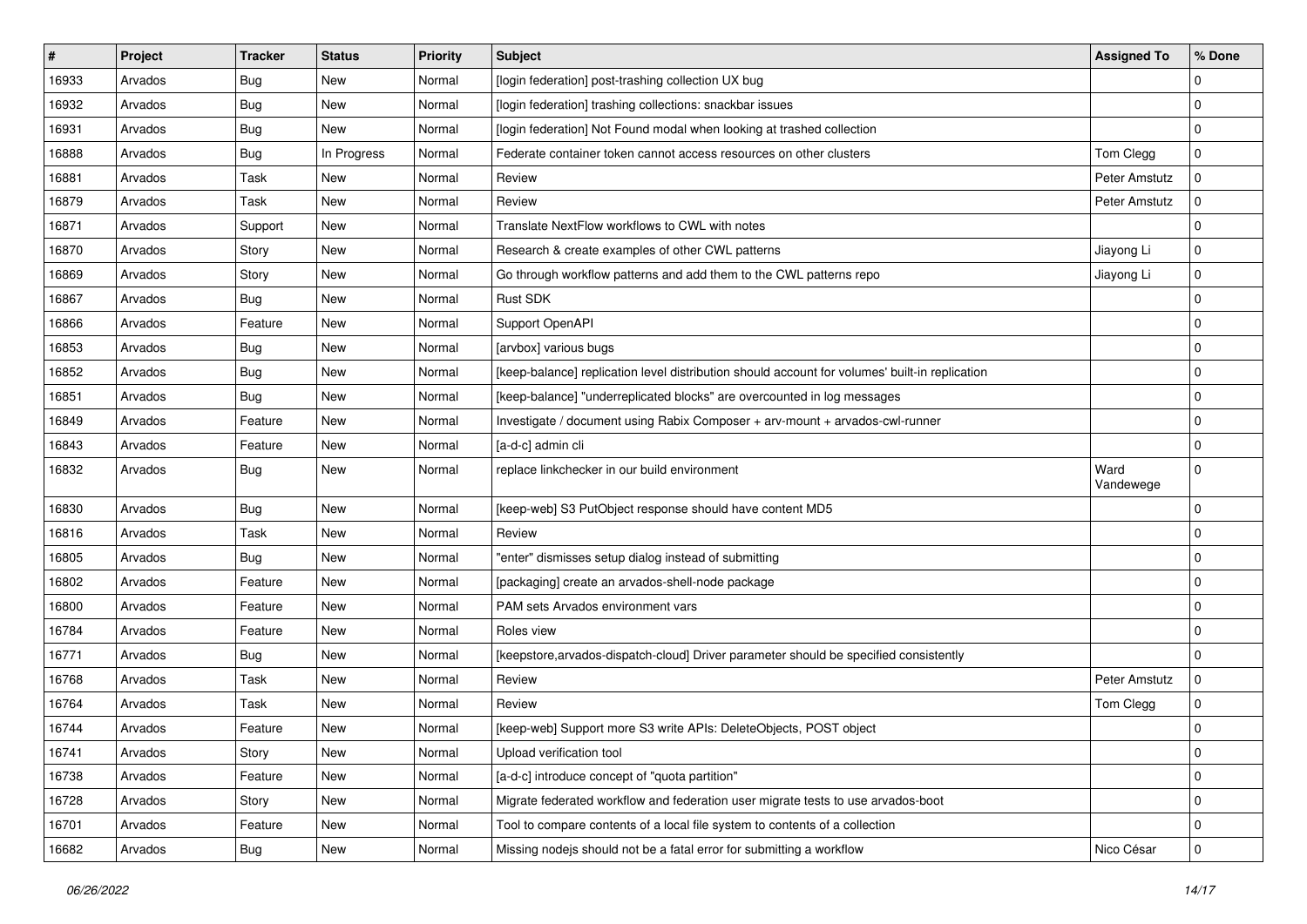| #     | Project | <b>Tracker</b> | <b>Status</b> | <b>Priority</b> | <b>Subject</b>                                                                                        | <b>Assigned To</b> | % Done      |
|-------|---------|----------------|---------------|-----------------|-------------------------------------------------------------------------------------------------------|--------------------|-------------|
| 16673 | Arvados | Support        | New           | Normal          | Document using OpenID Connect support for AAI                                                         | Peter Amstutz      | ∩           |
| 16664 | Arvados | Story          | <b>New</b>    | Normal          | Remove legacy config loading                                                                          |                    | $\Omega$    |
| 16658 | Arvados | <b>Bug</b>     | New           | Normal          | [Bug] "Move/Copy To" Dialog does not list all possible target locations.                              |                    | $\mathbf 0$ |
| 16656 | Arvados | <b>Bug</b>     | New           | Normal          | Arvados bug (GUI): Favorites not displayed in ARV move function                                       |                    | $\Omega$    |
| 16651 | Arvados | Feature        | <b>New</b>    | Normal          | Show sharing dialog also for users with read and write permissions                                    |                    | $\Omega$    |
| 16650 | Arvados | Feature        | New           | Normal          | Downloading and open in new tab for subfolders in data collection                                     |                    | $\Omega$    |
| 16646 | Arvados | Feature        | <b>New</b>    | Normal          | Search in Data collection                                                                             |                    | $\mathbf 0$ |
| 16644 | Arvados | Feature        | New           | Normal          | Move files into existing collection                                                                   |                    | 0           |
| 16643 | Arvados | Feature        | New           | Normal          | Notification functionality                                                                            |                    | $\Omega$    |
| 16642 | Arvados | Feature        | <b>New</b>    | Normal          | Processes page                                                                                        |                    | $\Omega$    |
| 16641 | Arvados | Feature        | <b>New</b>    | Normal          | Move / copy dialog with search field                                                                  |                    | 0           |
| 16640 | Arvados | Feature        | New           | Normal          | Cluster c97qk interferes with proper search function                                                  |                    | 0           |
| 16639 | Arvados | Feature        | New           | Normal          | Display number of hits for search function                                                            |                    | 0           |
| 16638 | Arvados | Feature        | New           | Normal          | Open search result in new tab                                                                         |                    | $\Omega$    |
| 16633 | Arvados | <b>Bug</b>     | <b>New</b>    | Normal          | "Arvados VM" is not defined in the docs                                                               |                    | $\Omega$    |
| 16617 | Arvados | Feature        | <b>New</b>    | Normal          | Improve arv-copy for workflows                                                                        |                    | 0           |
| 16614 | Arvados | <b>Bug</b>     | New           | Normal          | Submitting workflows with large numbers of file inputs is very slow                                   |                    | $\Omega$    |
| 16610 | Arvados | Task           | <b>New</b>    | Normal          | Review                                                                                                |                    | $\mathbf 0$ |
| 16607 | Arvados | Task           | New           | Normal          | Review                                                                                                | Ward<br>Vandewege  | $\Omega$    |
| 16593 | Arvados | Feature        | New           | Normal          | Way to determine owner to be able to request access                                                   |                    | 0           |
| 16590 | Arvados | Feature        | New           | Normal          | support dynamic arvados users on shell nodes (NSS)                                                    |                    | $\Omega$    |
| 16574 | Arvados | Feature        | <b>New</b>    | Normal          | Can limit which users can submit container requests.                                                  |                    | $\Omega$    |
| 16571 | Arvados | Feature        | <b>New</b>    | Normal          | Permission system supports seeing & sharing with a group without having access to group contents.     |                    | 0           |
| 16567 | Arvados | Feature        | New           | Normal          | GCP support in arvados-dispatch-cloud                                                                 |                    | $\mathbf 0$ |
| 16566 | Arvados | <b>Bug</b>     | <b>New</b>    | Normal          | [cli] can't create a token when using a token created with create_superuser_token.rb                  |                    | 0           |
| 16563 | Arvados | Feature        | New           | Normal          | All services support TLS directly                                                                     |                    | $\Omega$    |
| 16562 | Arvados | Feature        | <b>New</b>    | Normal          | SDKs ask API server for preferred "Services" config based on whether you are "internal" or "external" |                    | $\Omega$    |
| 16561 | Arvados | Story          | In Progress   | Normal          | Add "Listen" to Services config                                                                       | Tom Clegg          | $\mathbf 0$ |
| 16556 | Arvados | <b>Bug</b>     | New           | Normal          | Template for Workflow Displaying Last Step instead of Main on Workbench                               |                    | $\mathbf 0$ |
| 16552 | Arvados | Story          | New           | Normal          | "arvados-server init" can get TLS certificates from Let's Encrypt                                     | Tom Clegg          | $\pmb{0}$   |
| 16546 | Arvados | Task           | New           | Normal          | Review                                                                                                | Tom Clegg          | 0           |
| 16537 | Arvados | Task           | New           | Normal          | Review                                                                                                | Peter Amstutz      | 0           |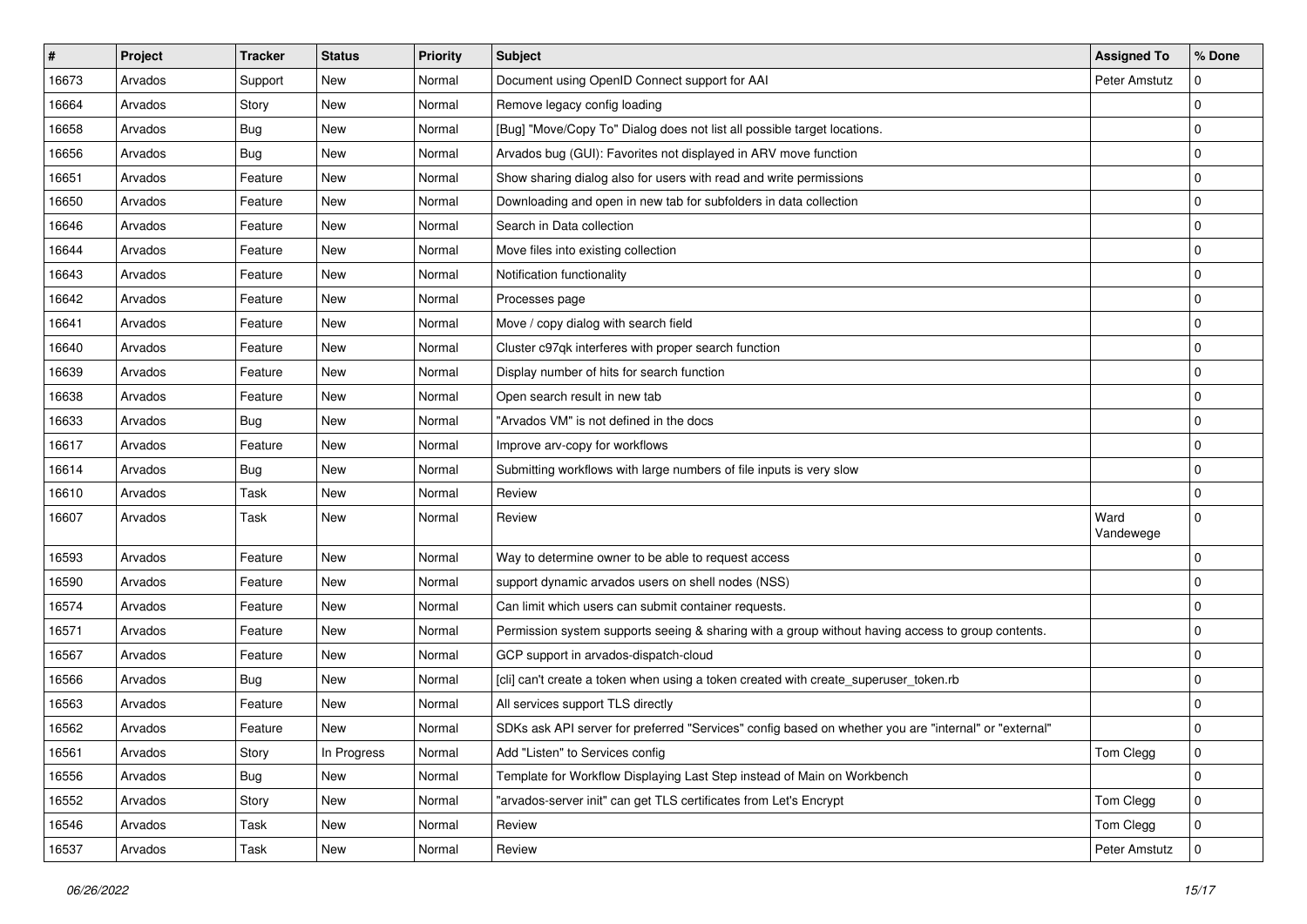| #     | Project | <b>Tracker</b> | <b>Status</b> | <b>Priority</b> | <b>Subject</b>                                                                                                                                                                            | <b>Assigned To</b>  | % Done         |
|-------|---------|----------------|---------------|-----------------|-------------------------------------------------------------------------------------------------------------------------------------------------------------------------------------------|---------------------|----------------|
| 16532 | Arvados | Support        | New           | Normal          | Write a troubleshooting page with debugging advice for configuration issues                                                                                                               | Lucas Di<br>Pentima | $\mathbf 0$    |
| 16519 | Arvados | Feature        | New           | Normal          | [keepstore] optimize md5sum calculations                                                                                                                                                  |                     | $\mathbf 0$    |
| 16518 | Arvados | Feature        | New           | Normal          | [keep] Allow clients to set a header to disable md5sum calculations in keepstore                                                                                                          |                     | $\mathbf 0$    |
| 16515 | Arvados | Feature        | New           | Normal          | Display keep-balance block count stats in grafana dashboard                                                                                                                               |                     | $\mathbf 0$    |
| 16510 | Arvados | <b>Bug</b>     | New           | Normal          | Indirectly trashed item's context menu show editable actions                                                                                                                              | Lucas Di<br>Pentima | $\mathbf 0$    |
| 16501 | Arvados | Task           | Feedback      | Normal          | 9. Run bam-to-vcf pipeline on playground                                                                                                                                                  | Sarah Zaranek       | $\mathbf 0$    |
| 16491 | Arvados | Feature        | New           | Normal          | Local/Samba/NFS Arvados uploads in pure Golang                                                                                                                                            |                     | $\Omega$       |
| 16489 | Arvados | Task           | New           | Normal          | Review 16439-objects-creation-placement-fix-tests                                                                                                                                         |                     | $\Omega$       |
| 16462 | Arvados | Feature        | New           | Normal          | Expand arvados-controller to expose forecast features                                                                                                                                     |                     | $\Omega$       |
| 16453 | Arvados | Story          | New           | Normal          | [controller] Expand config comment about LDAP search filters                                                                                                                              |                     | $\mathbf 0$    |
| 16448 | Arvados | <b>Bug</b>     | New           | Normal          | Validation should detect input/output parameter name collisions.                                                                                                                          |                     | 0              |
| 16436 | Arvados | <b>Bug</b>     | New           | Normal          | [install] Ensure postgresql has en_US.UTF-8 collation                                                                                                                                     |                     | 0              |
| 16431 | Arvados | Story          | New           | Normal          | Write draft of stories / requirements / ideas for accessing external data                                                                                                                 |                     | 0              |
| 16426 | Arvados | Bug            | New           | Normal          | [arv-put] should calculate (worst case) manifest size up front before upload, and abort when it is too large                                                                              |                     | $\mathbf 0$    |
| 16414 | Arvados | Task           | New           | Normal          | Review                                                                                                                                                                                    | Peter Amstutz       | $\mathbf 0$    |
| 16409 | Arvados | <b>Bug</b>     | New           | Normal          | User tool runs out of memory and is killed; job still reported as being successful                                                                                                        |                     | 0              |
| 16401 | Arvados | Bug            | New           | Normal          | Provenance graph not correctly capturing scatter/gather                                                                                                                                   |                     | $\mathbf 0$    |
| 16400 | Arvados | <b>Bug</b>     | New           | Normal          | Project Description editing lacks preview mode and lacks formatting instructions                                                                                                          |                     | $\Omega$       |
| 16390 | Arvados | Feature        | New           | Normal          | [k8s] add support for Azure AKS                                                                                                                                                           |                     | 0              |
| 16389 | Arvados | Feature        | In Progress   | Normal          | [k8s] add support for Amazon EKS                                                                                                                                                          | Ward<br>Vandewege   | $\mathbf 0$    |
| 16386 | Arvados | Feature        | New           | Normal          | [k8s] make the docker images for our golang binaries much leaner                                                                                                                          |                     | $\mathbf 0$    |
| 16385 | Arvados | Feature        | New           | Normal          | [k8s] add prebuilt container images for Arvados releases                                                                                                                                  |                     | $\overline{0}$ |
| 16379 | Arvados | Story          | New           | Normal          | SaltStack install integrates with prometheus/grafana                                                                                                                                      |                     | 0              |
| 16372 | Arvados | Feature        | New           | Normal          | Vertical autoscaling                                                                                                                                                                      |                     | $\mathbf 0$    |
| 16371 | Arvados | <b>Bug</b>     | New           | Normal          | <arvadosmodel::unresolvablecontainererror: "arvados="" docker="" found="" image="" jobs"="" not=""><br/>(reg-3ni7i1prpb9v3ii8ux3b) [API: 422]</arvadosmodel::unresolvablecontainererror:> |                     | $\Omega$       |
| 16370 | Arvados | <b>Bug</b>     | New           | Normal          | data collections from sub projects not listed in the workflow configurator                                                                                                                |                     | $\mathbf 0$    |
| 16369 | Arvados | Feature        | New           | Normal          | Should be possible to promote a workflow run via arvados-cwl-runner to a published workflow with one<br>click                                                                             |                     | $\Omega$       |
| 16368 | Arvados | <b>Bug</b>     | New           | Normal          | https://docs.arvados.org/ should redirect to https://doc.arvados.org/                                                                                                                     |                     | 0              |
| 16367 | Arvados | <b>Bug</b>     | New           | Normal          | forced download of arvados/jobs to client                                                                                                                                                 |                     | $\mathbf 0$    |
| 16355 | Arvados | Task           | New           | Normal          | Review                                                                                                                                                                                    | Peter Amstutz       | $\Omega$       |